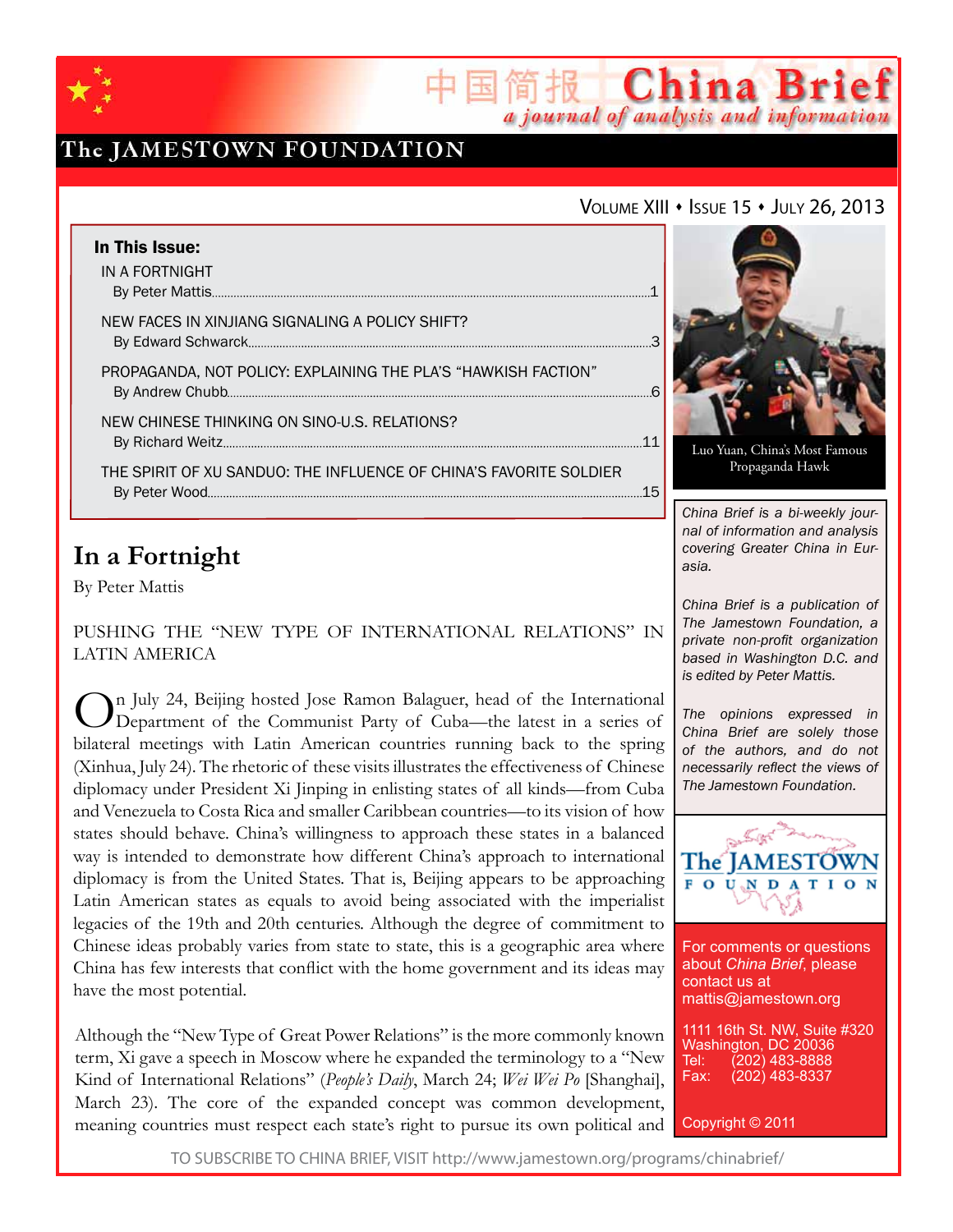economic development. Xi also said the world's increasing interdependence and non-traditional security threats meant that states should not pursue security unilaterally, but should rely on cooperative mechanisms to address their security concerns ("Out with the New, In with the Old: Interpreting China's 'New Type of International Relations'," *China Brief*, April 25; *People's Daily*, March 24). This more expansive "New Type" concept allows Beijing to bridge the gap between small or developing countries and great powers, providing a common framework for understanding "core interests" and peaceful development (People's Daily Online, July 26; *Guangming Daily*, July 25).

Beijing's most successful efforts still probably are with the more anti-U.S. countries like Cuba and Venezuela, judging from how officials from Havana and Caracas speak publicly to their Chinese counterparts. For example, Cuban Interior Vice Minister Fernandez Gondin told Chinese Central Political-Legal Commission chief Meng Jianzhu "Cuba will continue to firmly stand by China on issues concerning its core interests" (Xinhua, April 9). When Politburo member Guo Jinlong visited Cuba in June, Cuban Vice President Mercedes Lopez Acea noted "Each country faced the task of building socialism with its own national characteristics." Acea added that Sino-Cuban ties "had become a model of bilateral ties" between large and small countries based on "mutual understanding and mutual respect" (Xinhua, June 1). Even though Venezuela does not share China's political system or communist legacy, Caracas still endorses Beijing's political choices in precisely the way "New Type of International Relations" suggests. Venezuelan Vice President Jorge Arreaza said "China's adherence to the path of socialism with Chinese characteristics is encouraging for other countries" (Xinhua, July 19). Arreaza also said the "Venezuelan people admire China for its commitment to the principle of mutual respect in international relations and its great contributions to world peace and development" (Xinhua, July 19). In a joint appearance with Chinese Vice President Li Yuanchao, the Venezuelan vice president added that Caracas "is ready to learn from China's experience in development" (Xinhua, July 18). These remarks demonstrate the intent of all the governments concerned to deflect the pressures for democratic reform intrinsic to the U.S.-led international liberal order.

## ChinaBrief Volume XIII • Issue 15 • July 26, 2013

in the case of Costa Rica meetings, National People's Congress Chairman Zhang Dejiang—shoehorn the ideas into the conversation. Zhang told his interlocutors "China will firmly support Costa Rica's adherence to the country's development path in accordance with its own national conditions" (Xinhua, July 9). When President Xi visited Costa Rica en route to the Sunnylands summit with the United States in June, he told his counterpart Laura Chinchilla "The China-Costa Rica relationship is in a position to become a paradigm of cooperation between countries of different size and national condition." The two countries "should push forward democracy in international relations and jointly safeguard the interests of developing countries as a whole" (Xinhua, June 4). Xi's statements speak directly to Beijing's assessment that the international system is becoming more multilateral therefore, requiring a more democratized international system—and that each country should decides it's own development path (*Guangming Daily*, July 25; *Wen Wei Po* [Shanghai], March 23). More importantly, China's rhetorical treatment of Costa Rica demonstrates that Beijing's position and its appeal are not confined to problematic governments.

The terminology associated with China's diplomacy also shows that President Xi's "New Type of International Relations" lacks novelty—indeed, some Chinese analysts concede this (People's Daily Online, July 26). During Xi's swing through Trinidad and Tobago where Caribbean leaders gathered to meet the Chinese president, Antigua and Barbuda Prime Minister Baldwin Spencer "thanked China for its aid to his country and lauded the Asian nation for its efforts to develop relations with Antigua and Barbuda on the basis of the Five Principles of Peaceful Coexistence" (Xinhua, June 3; *China Daily*, June 3). The five principles have been part-and-parcel of Chinese foreign policy since the 1950s. The equality of each country's choice of political system and development path has long been a hallmark of how Beijing defends its own development path, socialism with Chinese characteristics. The "New Type" concepts, especially the broader one, probably are best characterized as a rhetorical evolution of China's peaceful coexistence strategy ("China's Coexistence Strategy and the Consequences for World Order," *China Brief*, May 23).

Even where such language does not fit, Chinese officials— International Relations" deserves scrutiny, because of

Beijing's continuing push for a "New Type of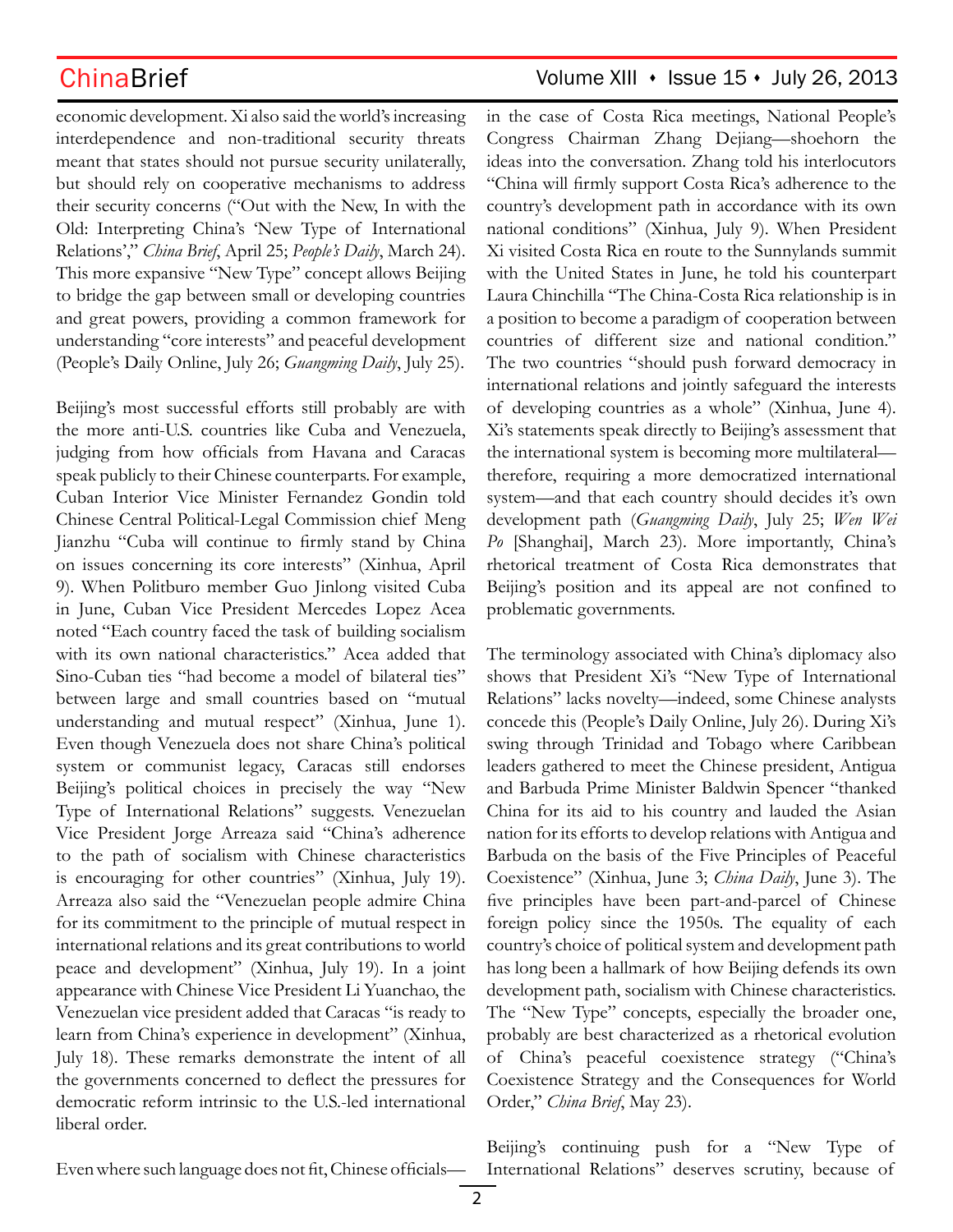the concept's potential ramifications for the international system. Although regional alternatives have diluted the influence of Western-led international institutions like the World Bank and International Monetary Fund, many Western aid and development organizations push governance and democracy promotion programs. For all practical purposes, China is undermining the legitimacy of such work. Additionally, China is doubling down and attempting to spread the principles that it used to justify its multiple vetoes of a UN-sanctioned intervention in Syria. Keeping focused on the Americas, how Brazil responds to China's alternative to post-World War II notions of conditional sovereignty will be one of the more important indicators of how well Beijing's diplomatic push is faring.

*Peter Mattis is Editor of* China Brief *at The Jamestown Foundation.*

\*\*\*

# **New Faces in Xinjiang Signaling a Policy Shift?**

By Edward Schwarck

As fresh violence erupted across Xinjiang in June, the outlines of a new ethnic policy—one rooted in Xi Jinping's "mass line" approach— slowly may be coming into focus (Xinhua, July 3). One aspect of this shift may be the appointment of a new Chairman of the Xinjiang Work Coordination Small Group, Yu Zhengsheng, which was revealed during his tour of the region in late May. A Standing Committee member and Chairman of Chinese People's Political Consultative Conference (CPPCC), Yu's appointment breaks from a past tradition of handing control over Xinjiang affairs to hardliners within the political-legal affairs (*zhengfa*) system. This change in direction also may signal that, despite a resurgence of ethnic violence in the region, the party wishes to redouble efforts at fast-paced economic development, and that Yu, as former party secretary of Shanghai, may be the man to do so.

Yu's appointment was hinted at following his meeting with the delegation from Xinjiang during the National People's Congress session in March and revealed formally during

## ChinaBrief ChinaBrief Volume XIII • Issue 15 • July 26, 2013

his five-day visit to Xinjiang in late May (Caixin, May 29). According to a *Xinjiang Daily* report, Yu undertook an expansive tour that included visits to Hotan, Kashgar, Yili and Urumqi, and he was accompanied by Xinjiang Party Secretary Zhang Chunxian and CPPCC chief of staff and new vice chair of the leading group Wang Wei (*Xinjiang Daily*, May 29). In an unusual move, Yu also visited Bachu County, which had witnessed a brief bout of sectarian bloodletting the month before. It was here that Yu pledged a "resolute strike" against terrorism, while paying condolences to the government "martyrs" and "heroes" that died in the incident (Xinhua, May 28).

Despite Yu's boilerplate rhetoric on stability, evidence suggests an ongoing yet discreet debate within the Party on how violence in Xinjiang should be handled. Following the Urumqi riots in 2009, the removal of the hardline local Party Secretary, Wang Lequan after inordinately long fifteen-year tenure marked the first step in a different direction. While Wang continues to attend policy meetings on Xinjiang through his new role as vice chair of the Central Political-Legal Committee (CPLC), his replacement, Zhang Chunxian, has emphasized "liberated thinking" and development-based solutions to Xinjiang's ethnic tensions (Xinhua, May 28; *Xinjiang Daily*, March 4). Zhang's policy of "flexible iron-fisted rule" has become the party's new mantra for the region. The multibillion dollar state-led development drive unleashed at the 2010 Xinjiang Work Forum also marked a watershed in Beijing's policy toward its troubled western frontier [1].

The retirement of Zhou Yongkang, China's politics and law chief from 2007 to 2012, and the subsequent downgrading of his portfolio from the Standing Committee to the Politburo level may yield further policy implications for Xinjiang. While acting as China's security chief, Zhou wore a separate hat as head of the Work Coordination Small Group and also was the region's delegate to the 2012 National People's Congress (Tianshan Net [Urumqi], May 19). In this regard, Zhou followed his predecessor, CPLC chief Luo Gan, who also headed the Work Coordination Small Group, and marked the first link in a line of security officials spearheading policy in China's far west.

Rumors now abound in the overseas Chinese press that the removal of the CPLC from power in Xinjiang marks another step in the targeted relegation of that organization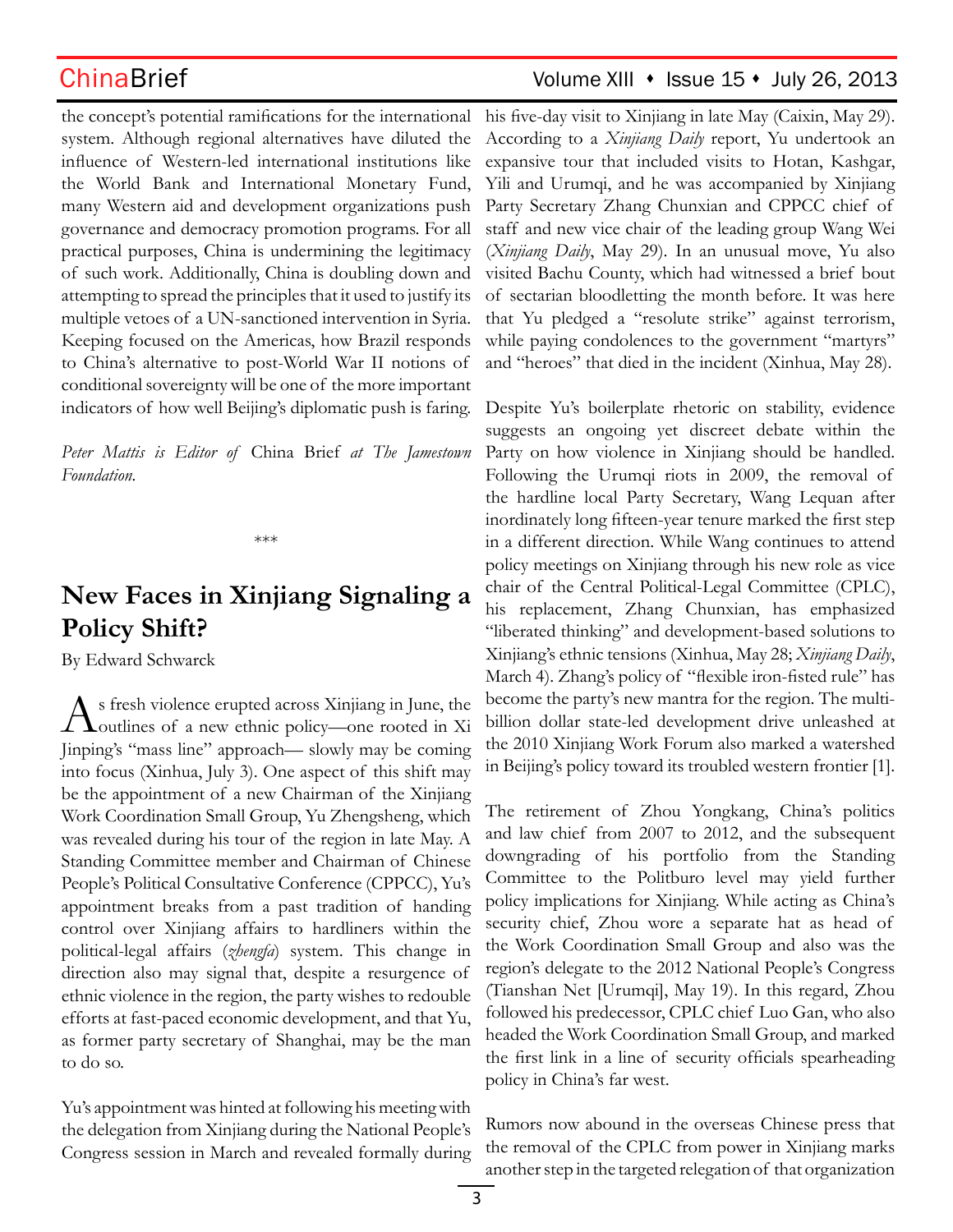after the 18th Party Congress (*People's Daily*, February 5). Indeed, the year preceding the leadership transition witnessed a broad public debate on social management and the party's stability maintenance apparatus. The CPLC in particular came under fire in party publications for overstepping its authority, interfering in the work of other government bodies and exacerbating social tensions through its heavy-handed reaction to social unrest ("Central Party School's Critiques Suggest New Leadership Dynamics," *China Brief*, June 22, 2012). While the downgrading of the political-legal portfolio after the 18th Party Congress is unlikely to have been driven by minority-related concerns, Xinjiang may now be subject to a broader move within the party away from top-down, coercive methods of stability maintenance. This has been reflected in a recent wave of articles in the *People's Daily* and party journals calling for a shift away from a government-centered approach to social management toward an embrace of the "mass line" (*Wen Wei Pao* [Shanghai], July 4; *People's Daily*, May 19; *Study Times*, December 10, 2012).

"Following the mass line" (*zou qunzhong luxian*) was first revived toward the end of the Hu administration ("Resolving Contradictions in Social Management," *China Brief*, September 21, 2012). Under the banner of fighting "formalism, bureaucratism, hedonism and extravagance," Xi Jinping also has called repeatedly for reinvigorating the party's grass roots work, warning that "winning or losing public support is an issue that concerns the CPC's survival or extinction." China's internal security organs have since fallen in step, and are now embarking on an education drive amongst grass roots officials about what the mass line entails. On 2 July, China's Minister of Public Security, Guo Shengkun, called for "all work units to fully understand the significance of the party's mass line", and to ensure that "the masses can see, believe and are satisfied with its results" (*Legal Daily*, July 3). As violence erupted again in Xinjiang in late June, Yu Zhengsheng himself announced in a visit to the region that, in fighting violence and terrorism, the party should "greatly strengthen grass roots work" and "extensively mobilize and closely rely on broad based party members, cadres and the masses." In a widely reported remark, Yu also singled out "religious figures and the masses of believers to make a greater contribution to building stability in Xinjiang" (sina.com. cn, June 29).

## $China Brief$  Volume XIII  $\cdot$  Issue 15  $\cdot$  July 26, 2013

The mass line may also explain a raft of what Xinjiang news outlet Tianshan.net terms "new stability measures" by the local public security bureau (PSB). In the first two days of July, Xinjiang's PSB announced three notices calling the public to come forward with information on terrorist threats and urging individuals to hand in knives and explosive weapons. An official responsible for the new initiative described its "core objective" as to "mobilize the masses, rely on the masses and garner the support of the masses" (Boxun, July 4). Xinhua later reported that the PSB is offering 50,000–100,000 *yuan* (roughly \$8,000–16,000) for valuable information (Xinhua, July 3). On July 1, Beijing also dispatched 50 senior officials to "hostile communities" (*di sheqing*) in Xinjiang to lead local officials in a grassroots campaign to "widely propagate the party's ethnic and religious policies," "ensure that the masses of every minority deeply feels the party center's concern" and that these ideas are "propagated down to every village committee and every household" (sina.com. cn, July 2).

The possibility that the mass line may bring improvement to the Xinjiang problem should be treated with caution. It should be noted, for example, that a string of incidents this year—including the April violence in Selibuya and fatal stabbings of Han Chinese policemen in Atush city in early July—reportedly have been driven by house-tohouse inspections by "community workers" and local police (Radio Free Asia, July 5; Phoenix News, April 25). Grass roots work aimed at achieving stability is also not a new innovation. The "People's War" launched during the Beijing Olympics by former CPLC chief, Zhou Yongkang, sought to create an extensive network of informants and closed circuit television surveillance systems in cities nationwide ("Beijing Intensifies 'People's War' Against 'Splittism' as Nationalism Rears its Head," *China Brief*, April 28, 2008).

The mass line, however, is indicative of willingness by Beijing to explore solutions that are—in the Maoist sense—socially transformative as opposed to suppressive in nature. Official statements describe the mass line as a symbiosis between the party and the people in which local cadres ostensibly are better attuned to public needs and expectations. In this respect, the decision to consolidate China's ethnic portfolio under the CPPCC—and its subordinate body, the United Front Work Department may be an effort to build an ethnic policy that is more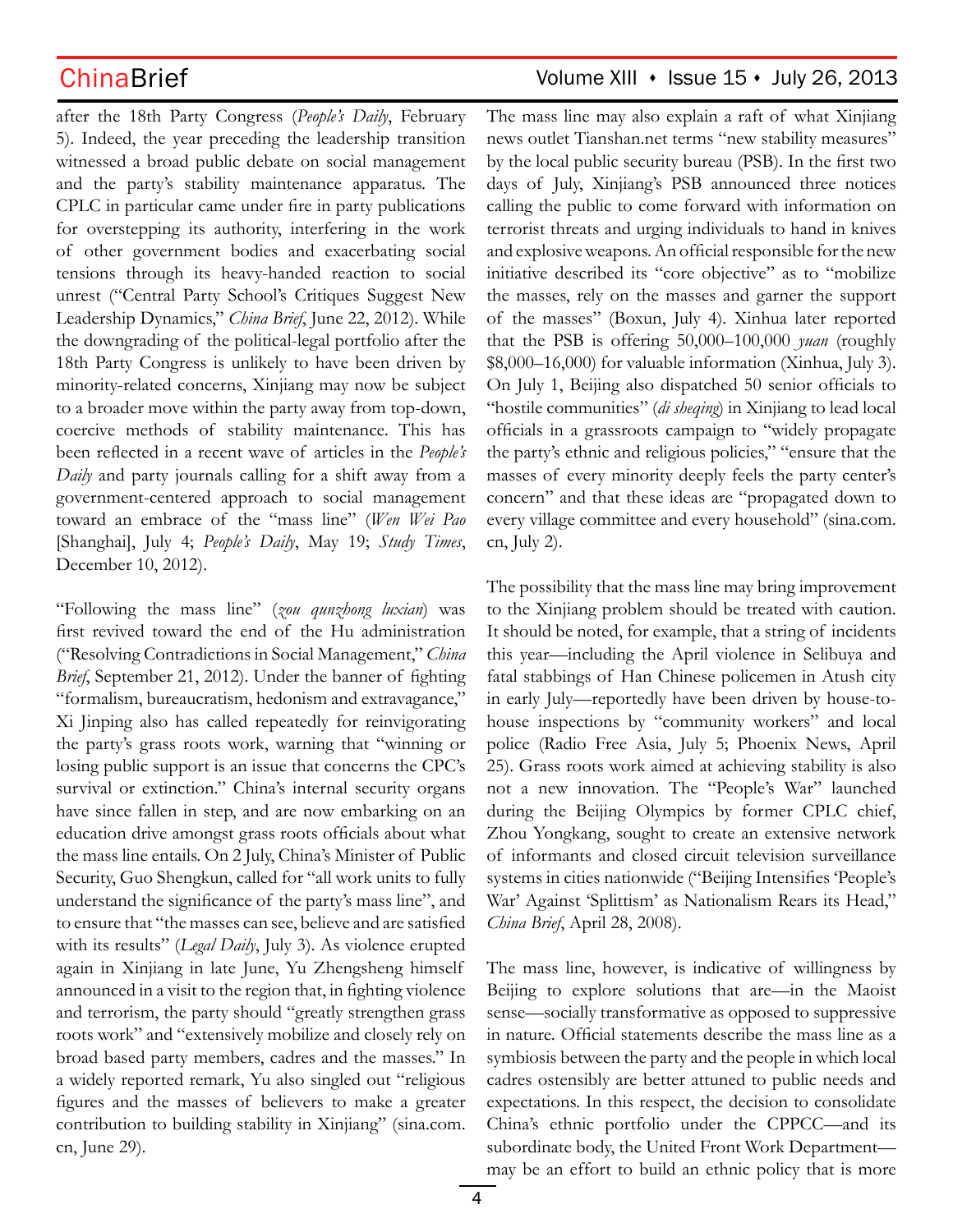responsive to grassroots opinion and also more capable of influencing that opinion. The need for a new approach may even have been formally reached before the advent of the Xi administration. In Hu Jintao's Work Report at the 18th Party Congress, China's former leader singled out the united front as "a powerful instrument…for harmonizing relations between political parties, ethnic groups, religions, social groups and compatriots and home and overseas" (Xinhua, November 17). In an August 2012 article in the *Study Times*, CPPCC member and new Deputy Party Secretary of Xinjiang Han Yong also argued "mass line work under new conditions is the fundamental guarantee of social stability and of realizing long-term peaceful governance" in Xinjiang, later adding that "the masses are the main force in the struggle against splittism and building stability" (*Study Times*, August 20).

### **Economic Reformer**

As Chairman of the CPPCC, Yu's appointment may prove to be a modest step away from the previous government hard-line approach to Xinjiang. His past as a prodigious economic performer provides a further reason for his appointment. Since the Xinjiang Work Forum in 2010, the government has embarked on an ambitious development program that has seen a marked increase in foreign investment; a pledge for \$10 billion to be allocated to the region on an annual basis; and a twinning policy called "*duikou*" that pairs Xinjiang localities with more prosperous eastern/coastal counterparts ("Xinjiang's April 23 Clash the Worst in Province since July 2009," *China Brief*, May 23).

Having successfully steered Shanghai through the global recession, Yu Zhengsheng is well placed to spearhead Xinjiang's development. During his tenure as Shanghai party secretary, Yu pushed through a new initiative to turn Shanghai into "dual center" (*shuang zhongxin*) of international finance and shipping center by 2020 and achieved considerable success in rebalancing Shanghai's economy away from fixed capital investment to consumer spending and FDI (China Economic Watch, November 19, 2012) [2]. This experience will prove useful in the government's ongoing attempts to open Xinjiang further to regional trade and investment—an effort currently underway through the transformation of Kashgar and the northern city of Khorgos into Special Economic Zones, which have both been recently highlighted by Party

## ChinaBrief ChinaBrief Volume XIII • Issue 15 • July 26, 2013

Secretary Zhang Chunxian as a regional priority (*Qiushi*, May 16). Indeed, Yu presided over Shanghai's support for Kashgar under the *duikou* policy. This partnership involved the opening of direct flights between the two cities and a multi-billion dollar boost in investment by over 50 Shanghai-based companies, including the creation of a major new Shanghai-Volkswagen plant in Urumqi (*China Daily*, April 26, 2012; Tian Shan Net, February 14, 2011).

While in Shanghai, Yu also proved himself an able public relations operator with the Chinese press lauding his deft handling of a high-rise fire in 2010. In the face of widespread public protest over the Maglev project, he showed an ostensible ability to compromise, promising to postpone the project until further discussions (*South China Morning Post*, October 1, 2012). Given that Xinjiang continues to suffer low levels of investment—largely due to fears over security—Yu's appointment makes sense. Indeed, during his May visit to Xinjiang, Yu opened a new series of talks with local officials on how to building stability for industry and commerce (*gongshang wending daji*). This was followed by Yu's publicized assurances that tourism, which is a major source of regional revenue, was safe for the public (Duowei, May 28).

### **Conclusion**

The appointment of Yu Zhengsheng as head of China's Xinjiang Leading Small Group indicates a willingness to explore alternative solutions to the problem in Xinjiang. The fact that both of the party's new initiatives in Xinjiang—the mass line and accelerated economic development— are drawn from existing Party orthodoxy raises doubts over how the far the center ultimately is willing to go. One Uyghur dissident recently dismissed Yu's appointment in Xinjiang as "old wine in a new bottle" (*huan tang bu huan yao*) (Voice of America, May 31). The extent of the shift from a top-down focus on security to one rooted in the mass line will be become clearer as Yu's tenure progresses.

*Edward Schwarck is a Research Fellow for Asia Studies at the Royal United Services Institute (RUSI). He previously worked at the International Centre for Security Analysis in London and at the International Crisis Group in Beijing.*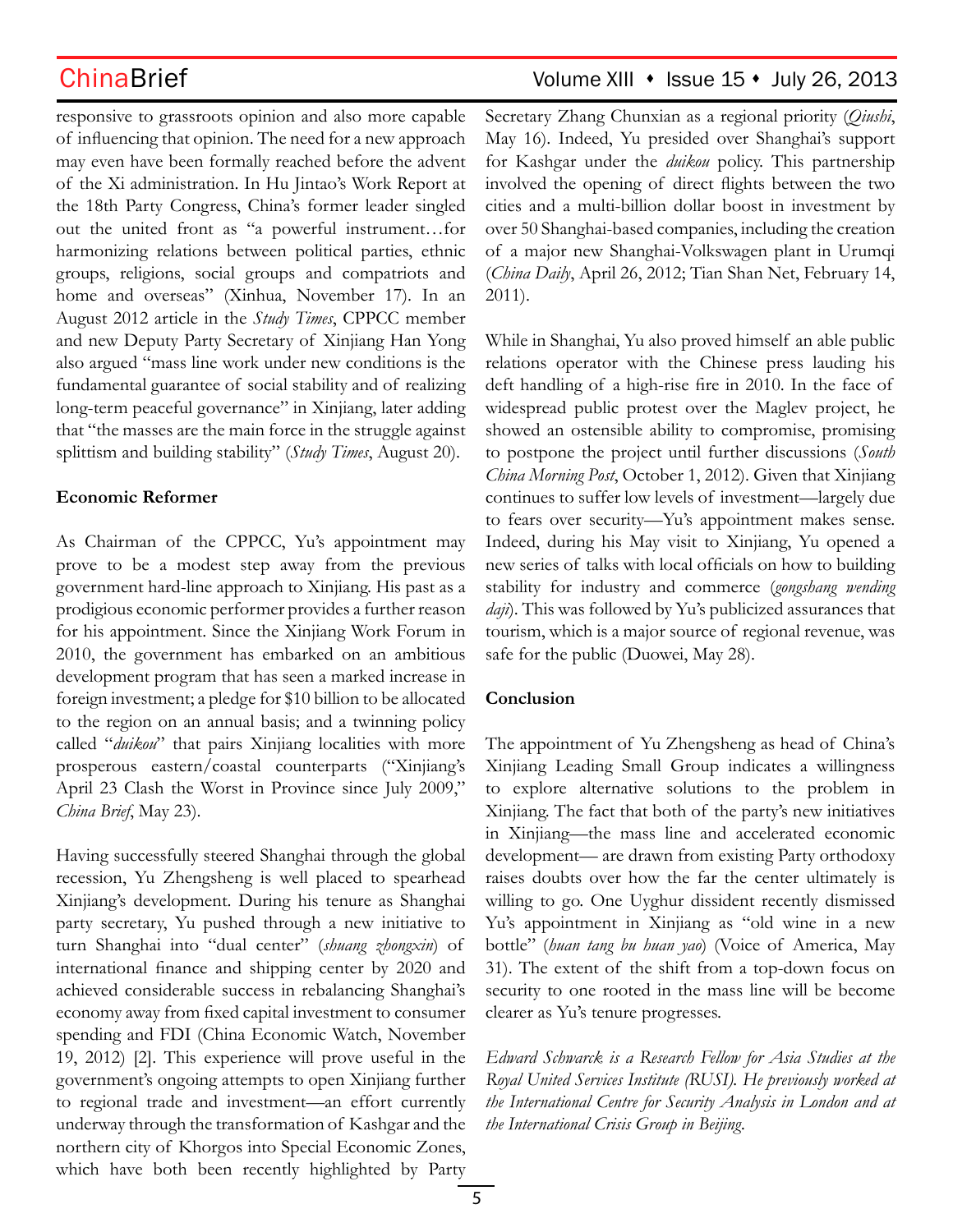## ChinaBrief Volume XIII · Issue 15 · July 26, 2013

Notes:

- 1. "Uyghur Homeland, Chinese Frontier: The Xinjiang Work Forum and Centrally Led Development," Uyghur Human Rights Project, June 2012, Available online <http://docs. uyghuramerican.org/Uyghur-homeland-Chinese-Frontier.pdf >.
- 2. Cheng Li, "Reclaiming the 'Head of the Dragon': Shanghai as China's Center for International Finance and Shipping," *China Leadership Monitor*, No. 28, Spring 2009, Available online <http://media.hoover.org/sites/default/files/ documents/CLM28CL.pdf>.

\*\*\*

# **Propaganda, Not Policy: Explaining the PLA's "Hawkish Faction" (Part One)**

By Andrew Chubb

The regular appearance in the Chinese media of People's Liberation Army (PLA) figures calling for aggressive foreign policy causes controversy and confusion among foreign observers. The most sensational remarks usually are made by academics at PLA institutions. Foreign media routinely pick up sensational quotes from these military officers—such as Major General Luo Yuan's repeated suggestion for declaring the Diaoyu Islands a Chinese military target range or Rear Admiral Zhang Zhaozhong's recent call for a blockade of Philippine outposts in the Spratly Islands—and attribute them to senior military leaders, as their ranks seem to suggest (Beijing TV/Global Times Net [Huanqiu Wang], May 27; *South China Morning Post*, March 3; Tea Leaf Nation, February 25). Operational commanders, however, seldom comment in public on policy issues. Prominent foreign policy analyst Wang Jisi has publicly complained about "reckless statements, made with no official authorization" which had "created a great deal of confusion" (*Asian Wall Street Journal*, July 1, 2012). In April, recently-retired deputy military region commander Wang Hongguang wrote military pundits had "misled the audience" and caused "interference with our highlevel policy decision-making and deployments" (*Global Times*, April 20). This two-part series assesses who these outspoken PLA officers represent and the implications of their hawkish statements through an evaluation of their backgrounds, affiliations and statements on their work.

Debate about belligerent public remarks from military personnel often surrounds the extent to which they might represent the voice of hawkish PLA constituencies, pressuring the leadership to adopt more aggressive policies. Some analysts tend to dismiss such bluster as largely irrelevant on the basis that military media pundits have no operational military authority, despite their high rank. Others, however, emphasize how continued outspokenness by military figures presupposes high-level party or military support, and that they thus give voice to behind-the-scenes political struggles. A third view proposes that the hawks are the voice of the PLA as an institution, pushing the military's policy preferences ("Hawks vs. Doves: Beijing Debates 'Core Interests' and Sino-U.S. Relations," *China Brief*, August 19, 2010) [1]. Analysis of scattered biographical information on the most prominent hawkish PLA media commentators, plus comments regarding their own work, suggests each perspective is partially right. None is a general in a conventional military sense, yet they are far from irrelevant. Their backgrounds, affiliations and positions, however, indicate their role probably has more to do with the regime's domestic and international propaganda work objectives than political debates.

### **Luo Yuan**

The most famous PLA "hawk" is retired Major General Luo Yuan. His biography suggests he has operated, and continues to do so, in the areas of Taiwan affairs, intelligence and military propaganda. Son of intelligence czar Luo Qingchang, Luo Yuan joined the PLA in 1968 (Southern People Weekly, March 26). He often has stated that he fought on the front lines in Laos against the United States in the early 1970s, and his official biography states that he was a squadron (*ban*) and platoon (*pai*) leader (People's Net [Renmin Wang], February 20, 2012). In 1978, he returned to Beijing to begin his academic career and entered the Academy of Military Sciences (AMS), where he has been affiliated for the bulk of his career (Southern Weekend, April 9, 2012). He attained the rank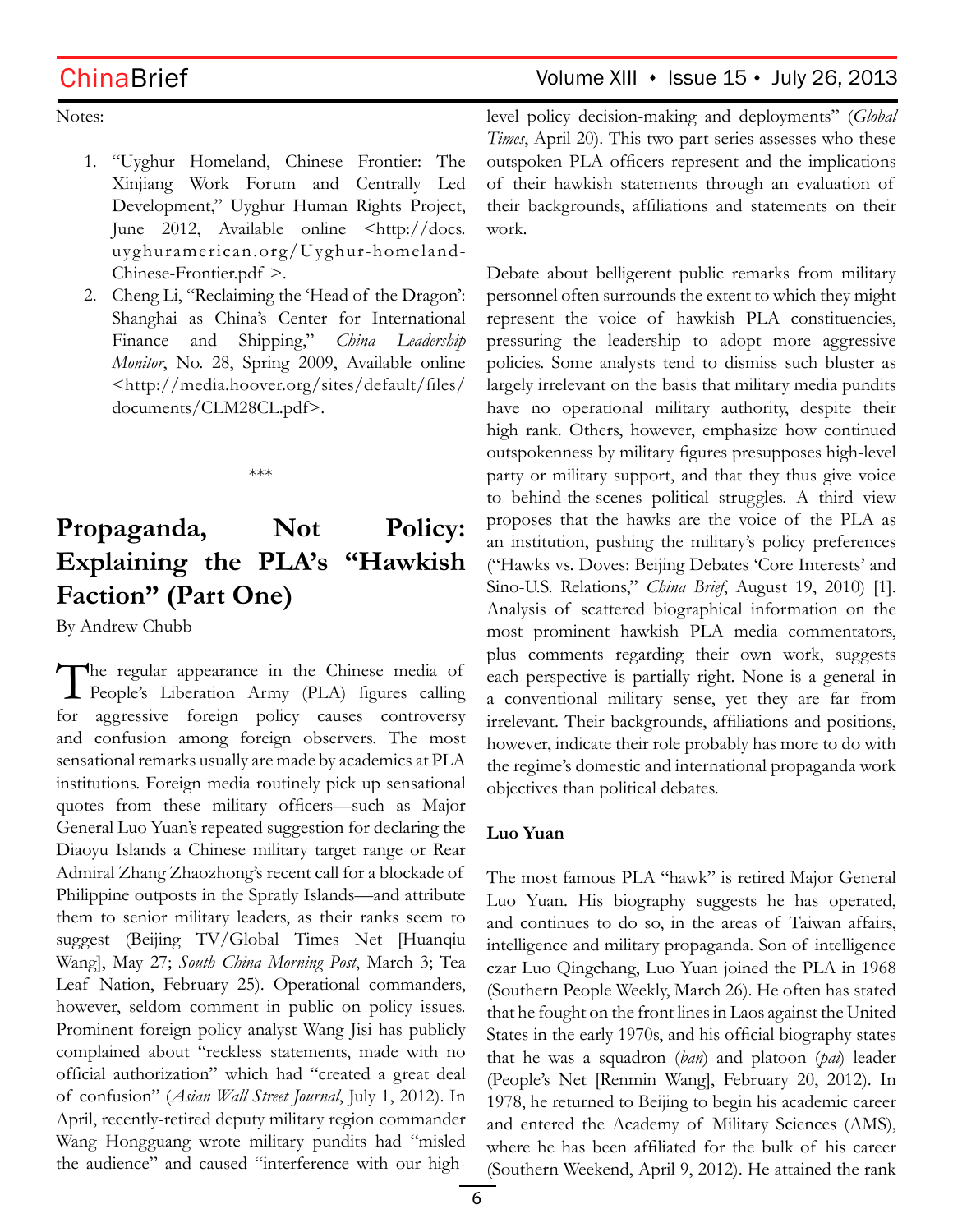of major general in 2006.

Luo has a strong background in "united front" activities, especially related to Taiwan. Until March this year, Luo Yuan was a member of the Chinese People's Political Consultative Conference (CPPCC)—China's paramount advisory body and a "people's patriotic united front organization"—where he tabled high-profile proposals for a unified coastguard as well as a law on soldiers' benefits and social status (China Today, March 4; PLA *Daily*, March 14, 2012; March 10, 2010). He was a member of the CPPCC Committee for Liaison with Hong Kong, Macao, Taiwan and Overseas Chinese, for which his principal work was "to contribute to crossstrait exchange, the strengthening of military trust and the peaceful reunification of the motherland", according to a 2011 article in the official PLA newspaper that quoted him at length on the topic (PLA *Daily*, March 4, 2011). His current position is the Executive Vice President and Secretary General of the China Strategy Culture Promotion Association (CSCPA), a self-proclaimed nongovernmental think tank formed in 2011 as a platform for friendly exchange of "research on international issues, Taiwan issues and culture issues" according to the CSCPA website. Its President Zheng Wantong is a former United Front Work Department deputy director and CPPCC vice chairman (Xinhua Reference, January 24, 2002).

Official accounts of Luo's career also suggest cordial relations with military intelligence. He has visited more than 20 countries, was an assistant military attaché in Denmark between 1992 and 1993 and he was a visiting scholar at George Washington University from 1999 to 2000 (People's Net, February 20, 2012). PLA publications frequently refer to Luo as "former deputy director of the AMS World Military Research Department" ahead of his PLA CPPCC delegate title, suggesting research on foreign militaries was the subject of his most important position (*PLA Daily*, November 1, 2012; March 3, 2012; March 4, 2011). Similarly, a notable activity of the CSCPA, Luo's current institution, is the publication of annual assessments of U.S. and Japanese military power. The published reports carry the specification "public version" (*minjian ban*), implying the existence of internalcirculation versions. With both internal and external dimensions, the CSCPA reports appear to straddle the intersection of military intelligence and public diplomacy

## ChinaBrief Volume XIII • Issue 15 • July 26, 2013

aimed at both domestic and overseas audiences. This combination mirrors Luo Yuan's career more generally.

Luo Yuan's consistent presence in the mass media in recent years suggests, at a minimum, an excellent relationship with propaganda authorities. He appears to be a part of, rather than a user of, the system, despite his apparently outspoken views. On September 12, 2012, for example, the day after the Japanese government made its Diaoyu Islands transaction and as the propaganda machine cranked into overdrive, Luo was given the plum task of penning a commentary for the official PLA newspaper. The article's key remark, that China "will take all necessary measures to protect sovereignty" was quoted and re-quoted across state-run print, broadcast and online media for several days afterwards, demonstrating that support for the article extended to the civilian propaganda system (CCTV, September 15, 2012; China News Service, September 13, 2012; China Radio International, September 12, 2012; PLA *Daily*, September 12, 2012).

Far from engaging in contention over policy, Luo has stated the "rational hawk" role that he and others play must be "designed properly at the highest level" (Global Times Net, May 4). Indeed, Luo has said he adheres strictly to rules governing PLA staff [2]. In 2010, for example, when revised PLA internal work rules banned PLA staff from engaging in internet discourse, Luo Yuan immediately discontinued his highly popular blogs (Southern Weekend, April 9, 2012). He longed to open an account on Weibo, the new "public opinion battlefront," as he termed it, but only did so in February this year, when the rules were relaxed for certain military scholars "in frequent contact with media [or] participating in foreign-related activities." The premise for this permission, Luo emphasized, was strict adherence to rules and discipline. Luo described the decision as "an embodiment of the reform and progress of the Chinese military's external propaganda work" (People's Net, February 25). According to *Phoenix Weekly* military affairs journalist Zhong Jian, Luo Yuan is in fact an "external propaganda expert" authorized by the PLA General Political Department—an assertion supported by his citation in PLA and party media on the topic (blog. ifeng.com, March 13; *PLA Daily*, November 1, 2012).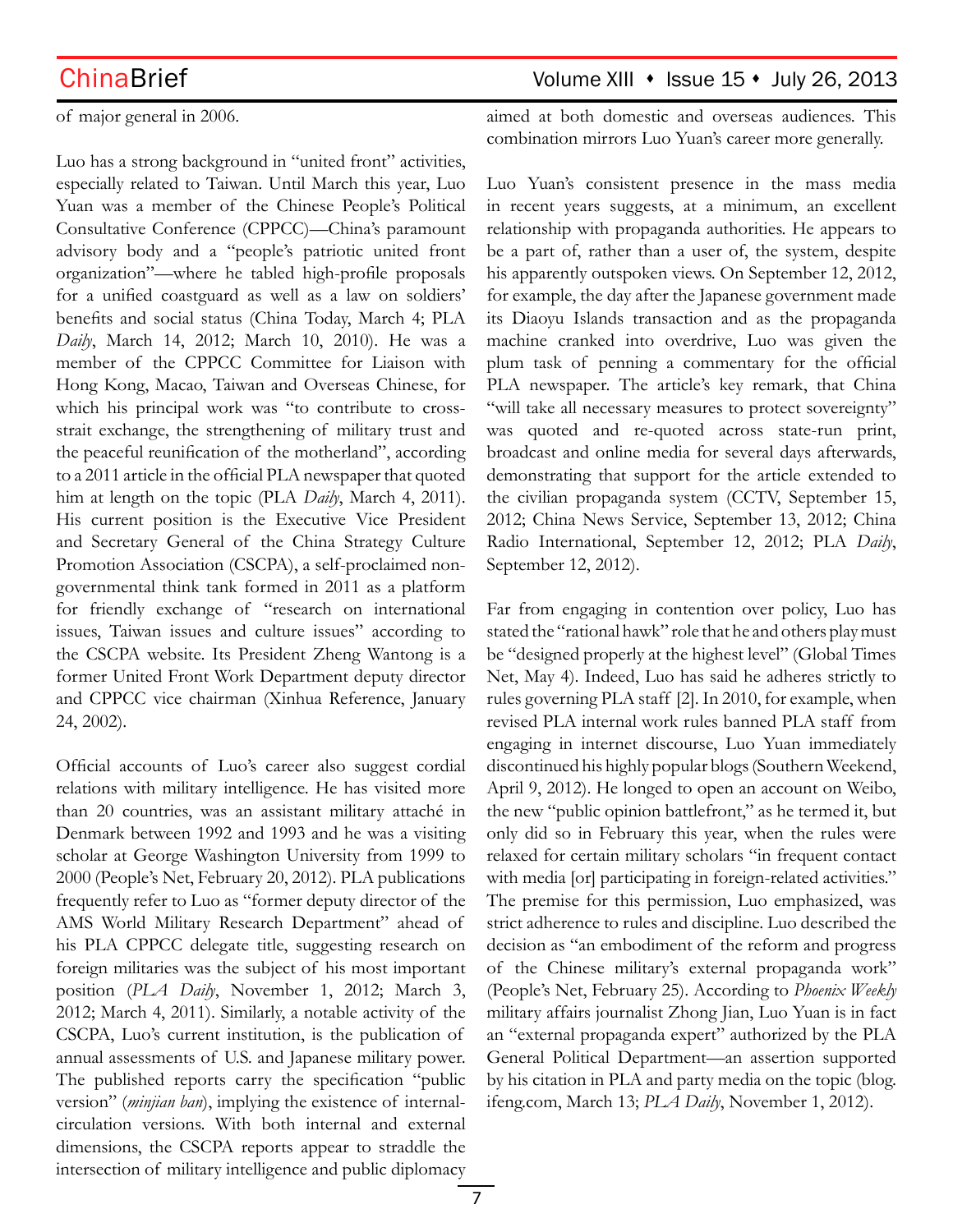### **Dai Xu**

PLA Air Force Senior Colonel Dai Xu's career seems to have been almost purely in the realm of military political work. A short biography on one of his defunct blogs states he "undertakes both physical sciences work and political work." Even more provocative in recent years than Luo Yuan, especially in his frequent use of violent language against a multitude of foreign enemies and Chinese traitors, his written output is enormous with eight published books, innumerable newspaper and magazine articles, almost daily television appearances, several frequently-updated blogs and dozens of weibo (microblogs) each day. At age 24 in 1988, Dai entered the PLAAF Political Academy in Shanghai and, according to a recent profile, "completed his transition from military work to political work when the Berlin Wall fell" (Southern Weekend, April 18). In 1995, he was working for the State Council Office of Ex-Servicemen and Retired Officers' Settlement (*Jun An Ban*). He published his first book, *Air War in the Twentieth Century* in 2003. By 2005, he was a staff reporter with a PLAAF magazine called *Air Force Military Science*, where he increased his profile with a long and candid discussion on the Iraq War with General Liu Yazhou (China Defense Blog, August 14, 2010). After General Liu became Political Commissar at the PLA's National Defense University in December 2009, Dai followed two years later. Dai Xu had been relatively quiet ahead of his NDU appointment, leading some observers to speculate he may have "lain down his armor and returned to the fields" [3]. At a Global Times forum broadcast online, a seemingly livid Dai Xu called for the "extermination" of the troublemakers in the South China Sea, criticized the policy status quo and relentlessly attacked the international relations scholars on the panel (Tudou.com, 2011).

Despite his apparent sincerity, however, Dai Xu also has indicated that he is not necessarily seeking to directly influence policy, but is rather in the business of information gathering and propaganda. In 2009, in his introductory remarks preceding lecture at his alma mater, the PLAAF Political Academy in Shanghai (now part of the PLA Nanjing Political Academy), Dai explained:

> "In all these years in so many different places, being involved in many secret work units, writing a lot of internal reports,

## ChinaBrief Volume XIII · Issue 15 · July 26, 2013

providing a lot of internal reference material to the highest leaders, on one hand doing internal work, on the other doing external work, I have always firmly grasped the two strands: there is nothing off-limits in thinking, but propaganda is subject to discipline. This is the most precious thing I learned at PLAAF Political Academy. And as a result, even though I have done a few things, it has never caused any trouble" [4].

Dai did not specify whether the lengthy talk he was about to give, entitled "2030: America Dismembers China," was internal or external work, thought or propaganda. He did, however, say his role is as a provocateur rather than a teacher: "I believe my role is to be the spark plug for people's thought engines." The audience on the day apparently included Nanjing Political Academy leaders and teachers, but the main content was almost identical to a public lecture he was giving around the country at that time, expounding the thesis of his book, *C-Shaped Encirclement*. After all, the book's biographical notes and interviews at the time called Dai a "PLA external propaganda expert" (Global Times Net, November 12, 2009).

Dai's "internal report" was uploaded to the internet, where it created a firestorm of attention among military enthusiasts as a purported rare glimpse inside the PLA's secretive political training institutions. Given that the unabridged video remains available on numerous mainstream China-based video websites four years later, the "leak" appears to have been either intentional or viewed as convenient, given the regime's determination to maintain secrecy in internal military matters. The logical conclusion is that, like all Dai Xu's public statements, it was propaganda masquerading as PLA thought.

### **Zhang Zhaozhong**

Rear Admiral Zhang Zhaozhong is best known among domestic Chinese audiences for his erratic analyses of Saddam Hussein and Muammar Gaddafi's chances of overcoming their opponents in 2003 and 2011 (Global Voices Online, August 30, 2011). Other often-cited quotes include "I can send several dozen small fishing boats loaded with explosives" to destroy the U.S. Zumwalt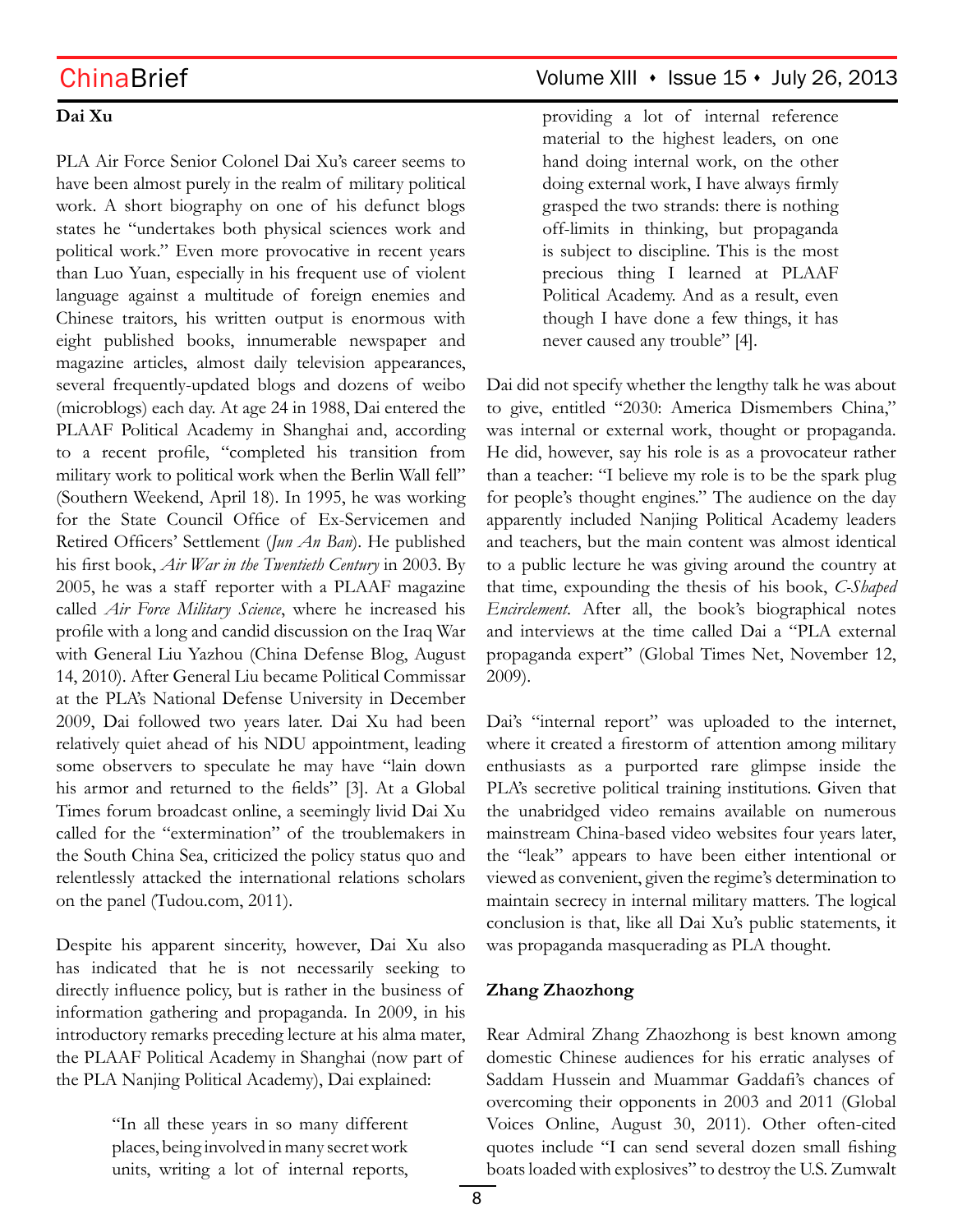stealth destroyers and "[North Korea has] two million elite special forces . . . will the U.S. and South Korean air forces be able to attack them one by one?" (CCTV, May 1, 2012; Zhang Zhaozhong's blog, November 13, 2012) [5]. Yet, despite the succession of ridiculous statements, he has remained a military affairs commentator on state television, including CCTV since 2000. Born into a peasant family in Hebei Province in 1952, Admiral Zhang joined the PLA in 1970 and worked briefly as an engineer in the navy's guided missile division, where his "red and expert" performance prompted his supervisors to send him to Peking University in 1974. After graduating in 1978 with a degree in Arabic language, he spent time in Iraq as a translator before entering the Navy Equipment Demonstration Center (*Haijun Zhuangbei Lunzheng Zhongxin*). He won several academic prizes on his way to his NDU professorship, which was awarded in 1998 (Huaxia Jivi, July 2000).

Admiral Zhang's blog on the *Global Times*' website lists him as Deputy Director of the NDU Logistics and Technical Equipment Research Department and "a leader on the subject of military equipment." His blog on the CCTV website listed him as an expert in military logistics and technology. Perhaps reflecting this expertise, he sometimes demonstrates surprising nuance in his television appearances, such as when he discussed the U.S. Department of Defense report on China in 2011, pointing out that it was not particularly Sino-phobic and that the touted "encirclement" of China was a Cold War viewpoint (Zhaozhong Talks Military, April 4, 2011). What might explain his wild shifts between hawkish and dovish positions, and between outrageous and sensible analysis? Zhang may have provided one hint when he explained that he is "a military man trained by the party, and a person who will always obey the leaders of the CMC." He also said "talking differently from the party center is impossible" per the CCP Constitution's demand for individual subservience to the organization, superiors and the central leadership. When pressed by a reporter about his inaccurate statements on Iraq and Libya, he replied that he maintains complete consistency with the Foreign Ministry and the central leadership. Zhang explained that being a CCTV commentator required "first of all, attention to politics, discipline, and the overall situation," because CCTV is "the party's propaganda and public opinion front line," a comment cut from *China Youth Online's* published version of the interview

## ChinaBrief Volume XIII • Issue 15 • July 26, 2013

(China Youth Online, August 28, 2012; NetEase, August 28, 2012). Perhaps Zhang's wayward comments, rather than resulting from his own catastrophic misjudgement, resulted from the prerogatives of his superiors in the propaganda system. Zhang is not referred to online as an "external propaganda expert," though this does not necessarily mean he lacks support. It is safe to assume that if either the GPD or the CCP Central Propaganda Department were unhappy with his media appearances across more than two decades, they would not have continued in centrally-controlled media like CCTV and the *Global Times*.

### **Conclusion**

In their public statements the likes of Zhang Zhaozhong, Dai Xu and Luo Yuan may or may not be putting forth their own views, but each has affirmed that they speak in accordance with centralized leadership imperatives. Their bellicose comments appear to be made with more or less explicit authorization, as shown by their sustained presence in centrally controlled media like CCTV and the *Global Times*. Each insists they abide by strict military discipline. Most if not all are "external propaganda experts" appointed by central authorities. None are, or ever have been, a "general" in the sense of being situated near the top of a chain of command of soldiers and officers. Their backgrounds are in academia, intelligence and, most importantly, propaganda.

Hawkish remarks by PLA media figures, therefore, should be seen as propaganda rather than statements of intent or clues to foreign policy debates. They do not necessarily imply divisions within the regime either between the military and the civilian leadership, or between competing factions. In fact, Luo Yuan has stated the entire appearance of hawks and doves in China's public discourse should be a carefully coordinated opera in which "some sing the red mask [good cop], others sing the white mask [bad cop]" (Global Times Net, May 4). If the hawks do represent a schism, it is more likely between the imperatives of the CCP-PLA propaganda apparatus and other constituencies, such as military professionals like Lieutenant General Wang Hongguang, international relations intelligentsia and the Ministry of Foreign Affairs ("China's Responses to the Pentagon Report 'Baseless, Counterproductive'," *China Brief*, May 9). As Part Two will detail, media commentary by pundits with military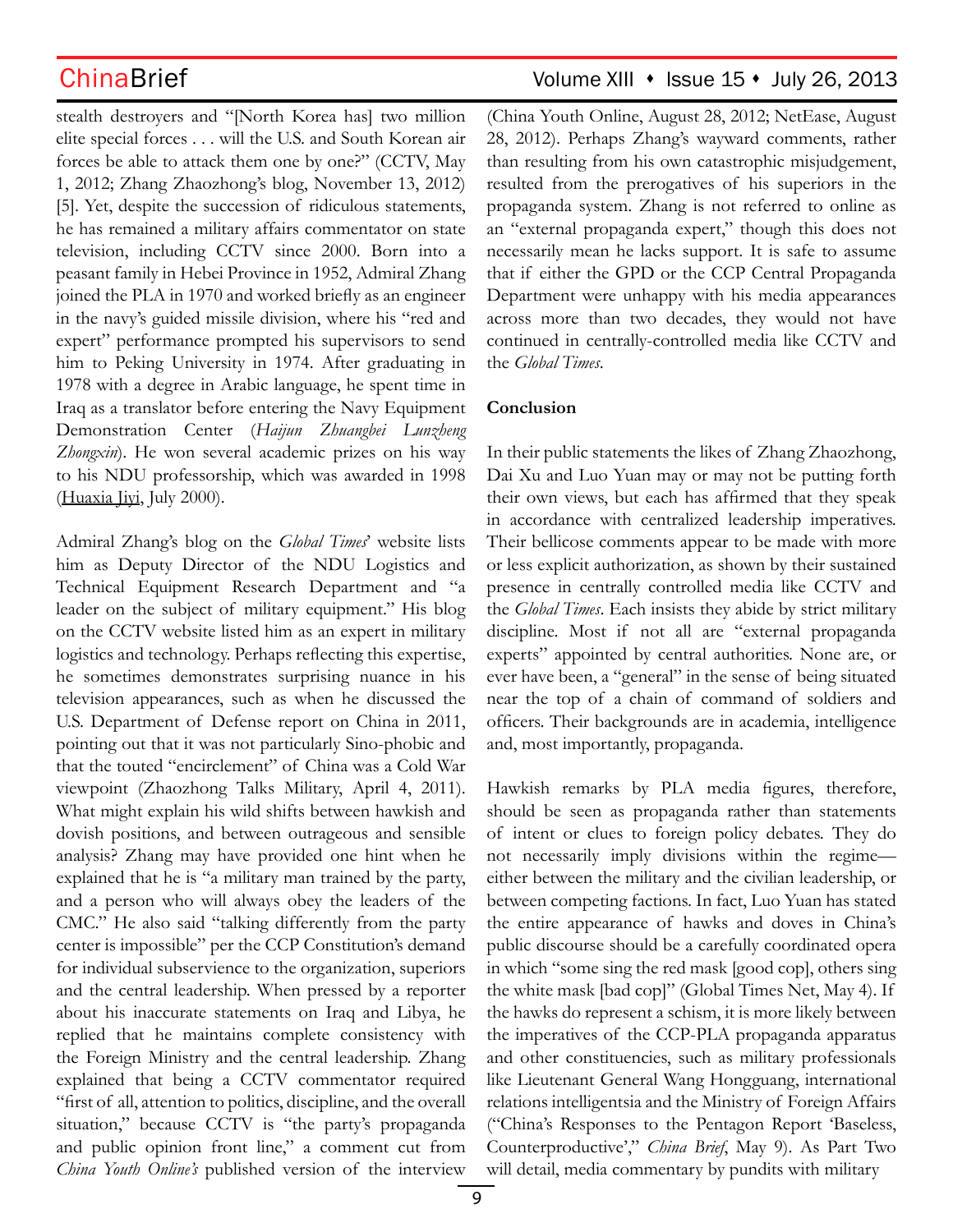| Table 1: Supplemental Biographic Sketches of "PLA Hawks" |                                                                                                                                                                                                                                                                                                                                                                                                                                                                            |                                                                                                                                                                                                                                                                                                                                                                                        |                                                                                                                                                                                                                                                                                                                               |  |
|----------------------------------------------------------|----------------------------------------------------------------------------------------------------------------------------------------------------------------------------------------------------------------------------------------------------------------------------------------------------------------------------------------------------------------------------------------------------------------------------------------------------------------------------|----------------------------------------------------------------------------------------------------------------------------------------------------------------------------------------------------------------------------------------------------------------------------------------------------------------------------------------------------------------------------------------|-------------------------------------------------------------------------------------------------------------------------------------------------------------------------------------------------------------------------------------------------------------------------------------------------------------------------------|--|
| Name                                                     | <i>Affiliations</i>                                                                                                                                                                                                                                                                                                                                                                                                                                                        | Background & Expertise                                                                                                                                                                                                                                                                                                                                                                 | Media                                                                                                                                                                                                                                                                                                                         |  |
| Major<br>General<br>(Retired)<br>Peng<br>Guangqian       | - AMS Strategy Research<br>Department Fellow (formerly<br>Director of the Department<br>Academic Committee)<br>- Deputy Secretary General,<br>China Policy Science Research<br>Association National Security<br>Policy Committee<br>- Deputy Secretary General, China<br>Strategic Culture Forum<br>- Member, Chinese Air Force<br>Military Theory Consultant<br>Committee<br>- CCP Central External Propaganda<br>Office Experts' Group member<br>(CASS, August 26, 2010) | - Held unspecified posts in Jinan,<br>Guangzhou and Wuhan military regions<br>between 1968 and 1986<br>- Visiting Scholar, Atlantic Council of the<br>United States in 1990s<br>- Expert on ballistic missiles<br>(Allthingsnuclear.org, August 27, 2012)<br>- Edits journal Strategic Sciences                                                                                        | - Special Commentator, CCTV and<br>Phoenix TV<br>- Has been speaking to foreign<br>media since at least 2003, when he<br>declared "six prices" China would<br>be willing to pay to prevent Taiwan<br>independence, including foregoing<br>the 2008 Olympics<br>- Often quoted in mainstream<br>media, especially Global Times |  |
| Senior<br>Colonel<br>Han<br>Xudong                       | - Professor, National Defense<br>University Strategic Teaching and<br>Research Department (Zhanlue<br>Jiaoyan Bu)<br>- Councilor, China South Asia<br>Studies Association<br>- All-Army External Propaganda<br>Expert (81.cn, June 14, 2012)                                                                                                                                                                                                                               | - Studied at Armored Force Engineering<br>Institute (Zhuangjiabing Gongcheng Xueyuan)<br>and the Academy of Armored Force<br>Command (Zhuangjiabing Zhihui Xueyuan)<br>- Major research areas are listed as<br>foreign military issues, specifically U.S.,<br>Russian and Indian military strategy,<br>Chinese national security culture and<br>non-traditional security               | - Has appeared on CCTV and<br>Phoenix<br>- Wrote numerous 'World Military<br>Watch' columns for Jiefangjun Bao<br>- Columnist, China News Weekly<br>- Shanghai Radio and Voice of<br>the [Taiwan] Strait military affairs<br>commentator                                                                                      |  |
| Rear<br>Admiral<br>(Retired)<br>Yin Zhuo                 | - Director, PLA Navy<br>Informatization Expert Committee<br>- Member, All-Army<br>Informatization Expert Committee<br>- CPPCC member since 2008,<br>science and technology area<br>- "Executive External Propaganda<br>Expert" approval of the CPD<br>and GPD Propaganda Dept, title<br>issued by GPD Director Li Jinai<br>(Zhongguo Kexue Bao, May 13)                                                                                                                    | - The son of revolutionary hero Major<br>General Yin Mingliang, who held<br>numerous PLA political commissar<br>positions after 1949<br>- Studied in France, returned to China in<br>1968<br>- Provincial party magazine article<br>stated Admiral Yin has "participated in<br>evaluation work for important national<br>military strategy decision-making" (Lao<br>Үоц, По. 1, 2013). | - Started appearing on CCTV in<br>1999<br>- Regular guest and host, CCTV<br>military affairs program Junqing<br>Lianliankan from 2004 to 2011<br>- Special Commentator, CCTV<br>- Appears as a guest in internet chats<br>for Huanqiu Wang [Global Times<br>Net] and Renmin Wang [People's<br>Daily Online]                   |  |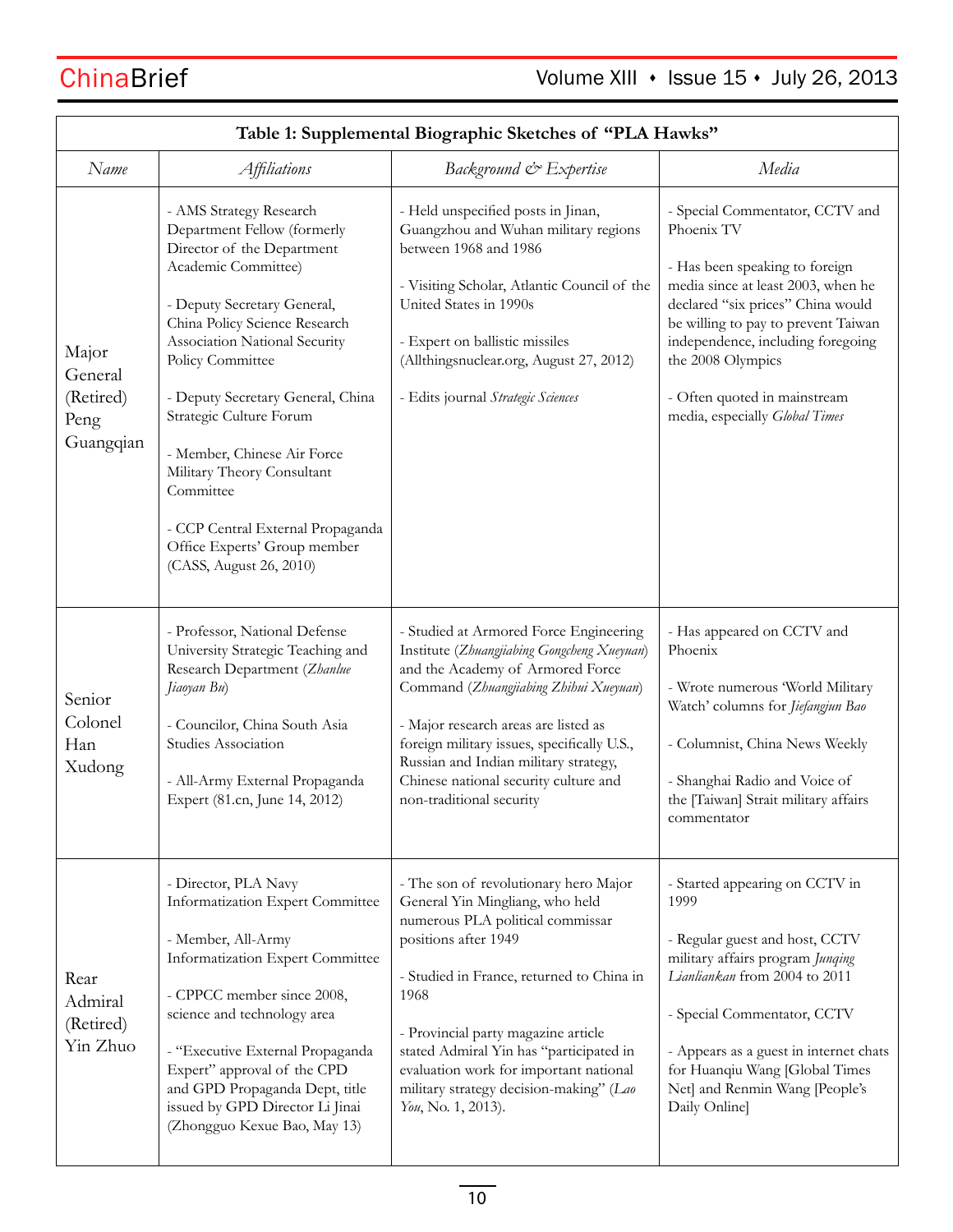rank belong to the realm of political warfare, in which the China's military-political propaganda apparatus attempts to instil confidence in the military's fighting spirit among the domestic audience and augment the PLA's capabilities by influencing perceptions abroad.

*Andrew Chubb is a PhD candidate in international relations at the University of Western Australia and runs the blog* South Sea Conversations [http://southseaconversations.wordpress. com].

Notes:

- 1. Andrew Scobell, "Is There a Civil-Military Gap in China's Peaceful Rise?," *Parameters,* Summer 2009, pp. 4–22, Available online <http:// strategicstudiesinstitute.ar my.mil/pubs/ parameters/Articles/09summer/scobell.pdf>; Susan Shirk, *China: Fragile Superpower*, Oxford: Oxford University Press, 2007.
- 2. Rear Admiral Zhang Zhaozhong stated that accepting an interview from foreign media would require the approval of the State Council Information Office (the central government's propaganda organ), the GPD Propaganda Department's External Propaganda Bureau and the NDU Propaganda Department. He added that he needs special permission to speak on Chinese provincial television with the exception of Beijing TV (Tencent Comment, November 2011)
- 3. Zhu Pengpeng, *Mi yiyang de rensheng* [A Life Like a Riddle], Hong Kong: Tianma Company, 2012, p.435.
- 4. Dai Xu's lecture first appeared online November 20, 2009, available online <http://www.youtube. com/watch?v=lfJ5dUIysKg>.
- 5. There are a great many purported Zhang Zhaozhong quotes that may have been made up; those that I have quoted here have either appeared in transcript form on official sites, or been translated directly from online video or television.

\*\*\*

# **New Chinese Thinking on Sino-U.S. Relations?**

By Richard Weitz

Chinese analysts have been assessing whether recent developments, especially the presidential and U.S.-China Strategic and Economic Dialogue (S&ED) meetings, have affected U.S.-China relations in major ways. Their general sense is that relations have improved significantly since the nadir of 2010. This assessment, however, downplays the fact that the improvements have been primarily at the declaratory level rather than in major changes to policy or underlying thinking. Some Chinese believe that these latter changes might occur, but would require prior changes in Chinese or U.S. conceptions of their national interests rather than simply changes in principles or concepts. Such a development may have occurred at the recent Sino-U.S. meetings regarding climate change and Chinese economic reform, but not North Korea, cybersecurity or most other issues. Chinese experts acknowledge that Sino-American differences over Japan, North Korea, Taiwan and other critical issues remain managed rather than resolved—priming the potential for a sharp downturn in ties should one of these issues explode.

This analysis also draws heavily on the author's recent meetings going back to May with Chinese analysts and officials in Beijing, Shanghai and Shenyang as well as other venues.

### **Assessing Sunnylands and the S&ED**

Chinese assessment of the Sunnylands summit between Presidents Xi Jinping and Barack Obama has generally been favorable. For example, State Councilor Yang Jiechi said the summit was of "strategic, constructive and historic significance [and] will have a positive impact on the future development of China-U.S. ties and on the peace, stability and prosperity in the region and across the world as well" (*People's Daily Online*, June 10, 2013). Li Jingtian, Executive Vice President of the Central Party School, writes: "A thousand mile-journey begins with a single step. At Sunnyland, Xi Jinping and President Obama have already started down the path toward new U.S.-China great power relations and clarified the goals and methods for achieving this end" (*Study Times*, June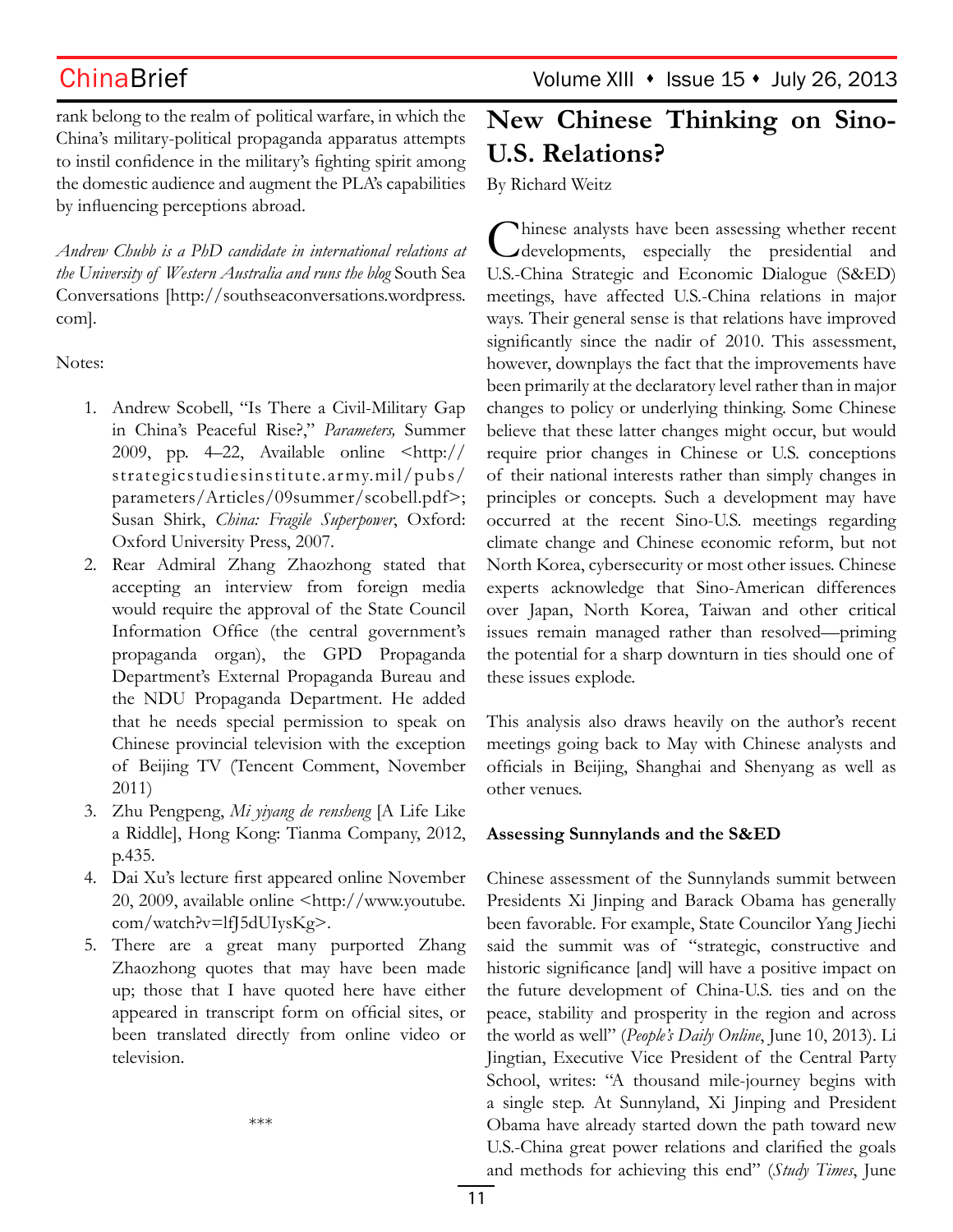24).

At the summit, Xi emphasized safeguarding China's national sovereignty while calling for responsible action and constructive dialogue . He listed four core principles in implementing this new pattern of relations: use existing inter-governmental dialogue and communication mechanisms; open new channels of cooperation through technological exchanges and trade; coordinate policies more on international issues; and establish "a new pattern of military relations compatible with the new pattern of relationship between the two great powers of China and America" (Ministry of Foreign Affairs, June 9). Chinese behavior during these meetings was a classic case of "accommodating while resisting" acknowledging differences without making specific commitments or concessions. For example, while Obama made cybersecurity a focus of the Sunnylands summit, the two sides simply reaffirmed their earlier agreement to establish a working group on the issue and seek "rules of the road."

The hope that the July 10-11 S&ED would transform the general declaratory agreements at the presidential meeting into concrete commitments and initiatives was realized in only a few cases (*People's Daily*, July 9). For example, Beijing and Washington agreed to reduce greenhouse gas emissions from heavy-duty vehicles and coal as well as to improve energy efficiency. Unlike in the past, the two sides agreed to prepare specific implementation plans by October 2013. The S&ED focused mostly on economic issues, reflected the shared desire to promote mutual trade and investment. The resumption of negotiations on their long-stalled bilateral investment treaty may prove to be the most important achievement of this S&ED round.

The Chinese government welcomed the candid, in-depth and constructive dialogue on issues like promoting a "New Type of Great Power Relations," enhancing mutual trust, and global and regional hotspots (Ministry of Foreign Affairs, July 12). S&ED participant Vice Premier Wang Yang said the discussions "show the spirit of nonconflict, non-confrontation, mutual respect and win-win cooperation in a new-type of relationship between major powers" (Xinhua, July 11). Chinese media commentary was also favorable. For instance, one People's University professor praised the "long term perspective and the will

ChinaBrief ChinaBrief Volume XIII • Issue 15 • July 26, 2013

to deal with concrete issues" and the commitment "to a comprehensive agenda that serves the overall interests of both participants" seen in S&ED (People's Daily Online, July 16). Other articles praised the proposed relaxation of restrictions on bilateral investment (Xinhua, July 22; *China Daily*, July 15; *Guangming Daily*, July 13).

Yet, in both meetings, the two sides failed to make visible progress on many security issues (e.g. China's territorial disputes with its neighbors or U.S. rebalancing) because the underlying drivers of the Sino-U.S. competition persist. Chinese newspapers avoided discussions of these unresolved issues. For example, the coverage on cybersecurity merely noted that both countries suffer from Internet attacks and are addressing the issue by establishing a working group (People's Daily Online, July 13; *China Daily*, June 5). The lack of explicit U.S. support for the concept of a "New Type of Great Power Relationship" as specifically described by Beijing also did not appear in the newspapers. Instead, the Chinese press stated both governments had "an honest, in-depth and constructive dialogue on pushing forward" such relations (People's Daily Online, July 13).

### **New Concepts Awaiting New Policies**

Chinese academics generally downplay perceptions that the new Xi Jinping administration has (yet) made major changes in China's foreign policies. They argue the changes are mostly stylistic. For example, while Xi and other leaders more openly express annoyance at North Korea's provocative behavior, they also are blunter in criticizing U.S. policies, such as missile defense programs in Asia. Chinese experts did not anticipate any major nearterm changes in their country's actual foreign policies and suggested such changes probably would occur only in the context of a comprehensive and integrated revision in China's foreign policies rather than piecemeal. These changes could aim to achieve major improvements in China's ties with the United States, though they could also represent a more comprehensive effort to counter the so-called "pivot" (*Global Times*, April 24).

Chinese analysts continue to critique U.S. policies and Americans' alleged Cold War mentality—at times suggesting Washington even seeks to subvert China (*Global View*, June 26). They oppose Washington's meddling in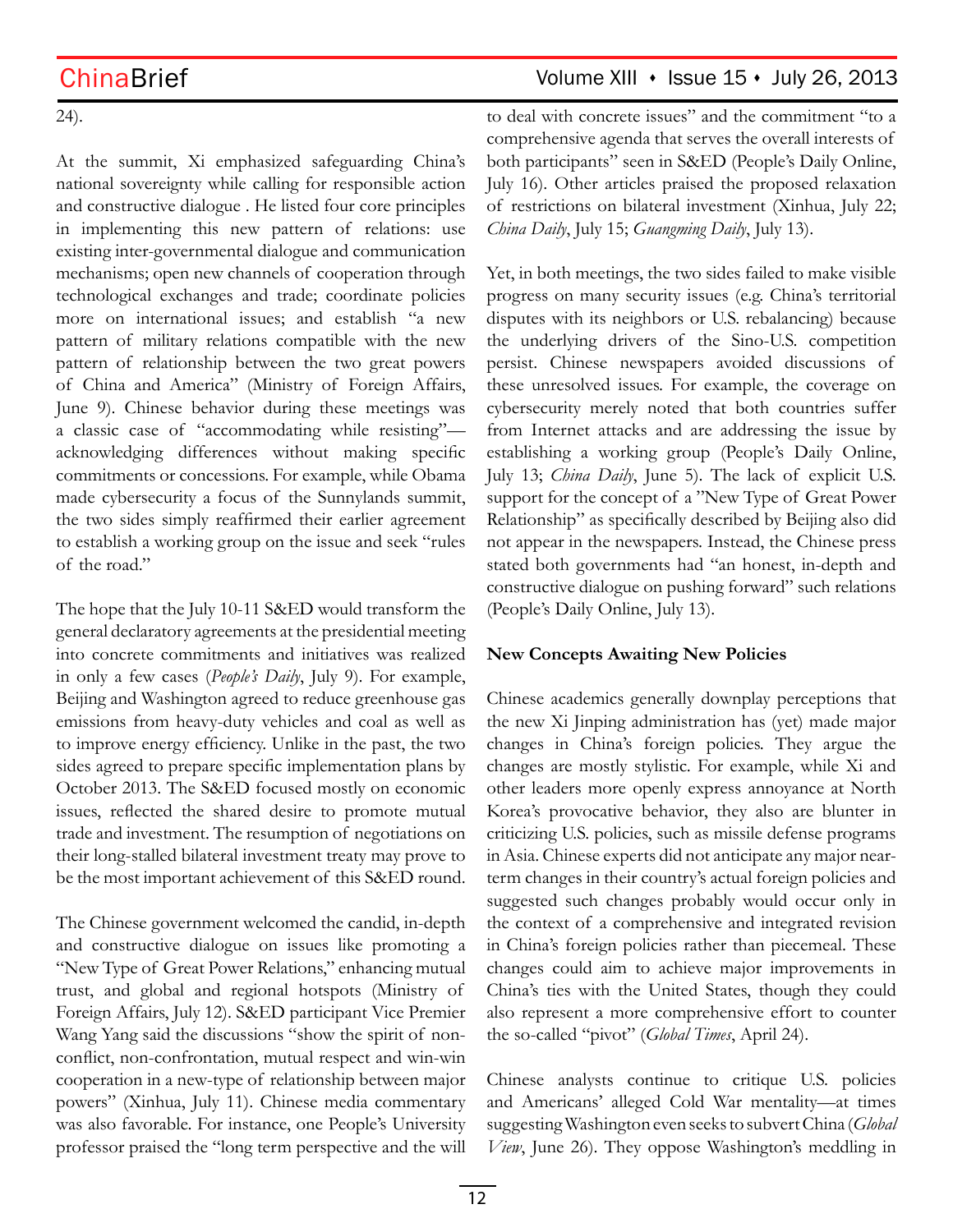what they see as China's spheres-of-influence, especially by siding with neighboring countries in their disputes with Beijing (qstheory.cn, August 11, 2011). They denounce Washington's proclivity to use force without the approval of the UN Security Council, where Beijing enjoys veto power. They also dislike the U.S.-led military alliance network in Asia and call for an end to Washington's "bloc" mentality (*Global Times*, April 24; *China Daily*, February 13, 2012). Chinese analysts continue to attack what they see as U.S. interference in China's internal affairs. These analysts dismiss Washington's claims to global stewardship in upholding benign principles of international behavior as hypocritical professions to pursue U.S. interests under the guise of defending universal values (East Asia Forum, June 14; *PLA Daily*, August 12, 2010). In his speech at Moscow's leading international relations school earlier this year, Xi stated "We must respect the right of each country in the world to independently choose its path of development and oppose interference in the internal affairs of other countries." Xi added "Strong Chinese-Russian relations...not only answer to our interests but also serve as an important, reliable guarantee of an international strategic balance and peace" (*People's Daily*, March 24; Reuters, March 23).

Chinese analysts are clearer in terms of what they want to avoid—confrontation with the United States—than what positive results they hope to achieve. They also focus on the process—the need for more dialogue—rather than concrete outcomes. For example, Ambassador Cui Tiankai said the Sunnyland summit had "clarified the direction" for a new era in U.S.-China relations but added that both sides needed more dialogue, cooperation and communication on the issues of cybersecurity and climate change (China Radio International, July 8). In his post-summit news conference, President Xi stressed that, "Both sides agreed to strengthen dialogue and communication at various levels, and continuously enhance mutual understanding and trust. I and President Obama will continue to keep close contacts through exchange of visits, meetings, telephone calls and letters." (Ministry of Foreign Affairs, June 8).

Related to the focus on avoidance rather than achievement, Chinese analysts place the burden on the United States to avoid the logic of confrontation and promote "mutual trust" by accommodating Beijing's interests regarding territorial disputes, Taiwan, human rights and other

## ChinaBrief Volume XIII • Issue 15 • July 26, 2013

issues. A common refrain in Chinese commentary on these contested issues is for the United States "to respect the facts"—that is the correctness of Beijing's position (Ministry of Foreign Affairs, July 12; Xinhua, January 22, 2010). In addition, many Chinese analysts resist the great power label for their country and see themselves simultaneously as a developed and developing nation. This conflicted identity can sometimes make it difficult for China's leaders to define their national interests and pursue a coherent policy. Furthermore, this Chinese reasoning is instrumental in nature. They believe China would benefit from having good relations with the United States. There was not an ideological conviction that good China-U.S. relations represented a value in itself.

### **Pivot Problems and Divergent Regional Security Concerns**

These constraints are evident in how Chinese experts view the Obama administration's rebalancing in Asia. Chinese experts appear more divided over the goals and effects of the U.S. rebalancing. When it was first announced in the context of the 2010 clashes between the United States and China over regional sovereignty issues, many Chinese analysts and officials saw strategic rebalancing as primarily designed to constrain China's rise under the pretext of realigning U.S. attention toward Asia ("Fear and Loathing in Beijing? Chinese Suspicions of U.S. Intentions," *China Brief*, September 30, 2011). More analysts profess to contest that view, with some accepting at face value the Obama administration's argument that the shift represents a natural response to the changing global security environment. Some also do not believe the increased U.S. focus on Asia will result in a major elevation in U.S. influence in the region due to constraints on U.S. power. In fact, many Chinese analysts anticipate a weakening of the pivot as the dominant thrust of U.S. foreign policy due to the U.S. budget crisis, the inability of the U.S. to disengage from Middle East crises, and other factors.

One increasingly prominent line of thought is that Japan, the Philippines and other countries are seeking to exploit the rebalancing to entrap Washington to support them in territorial conflicts with China. In the past, Chinese analysts had depicted cunning U.S. officials trying to manipulate regional rivalries to encourage local actors to confront Beijing ("Pivot and Parry: China's Response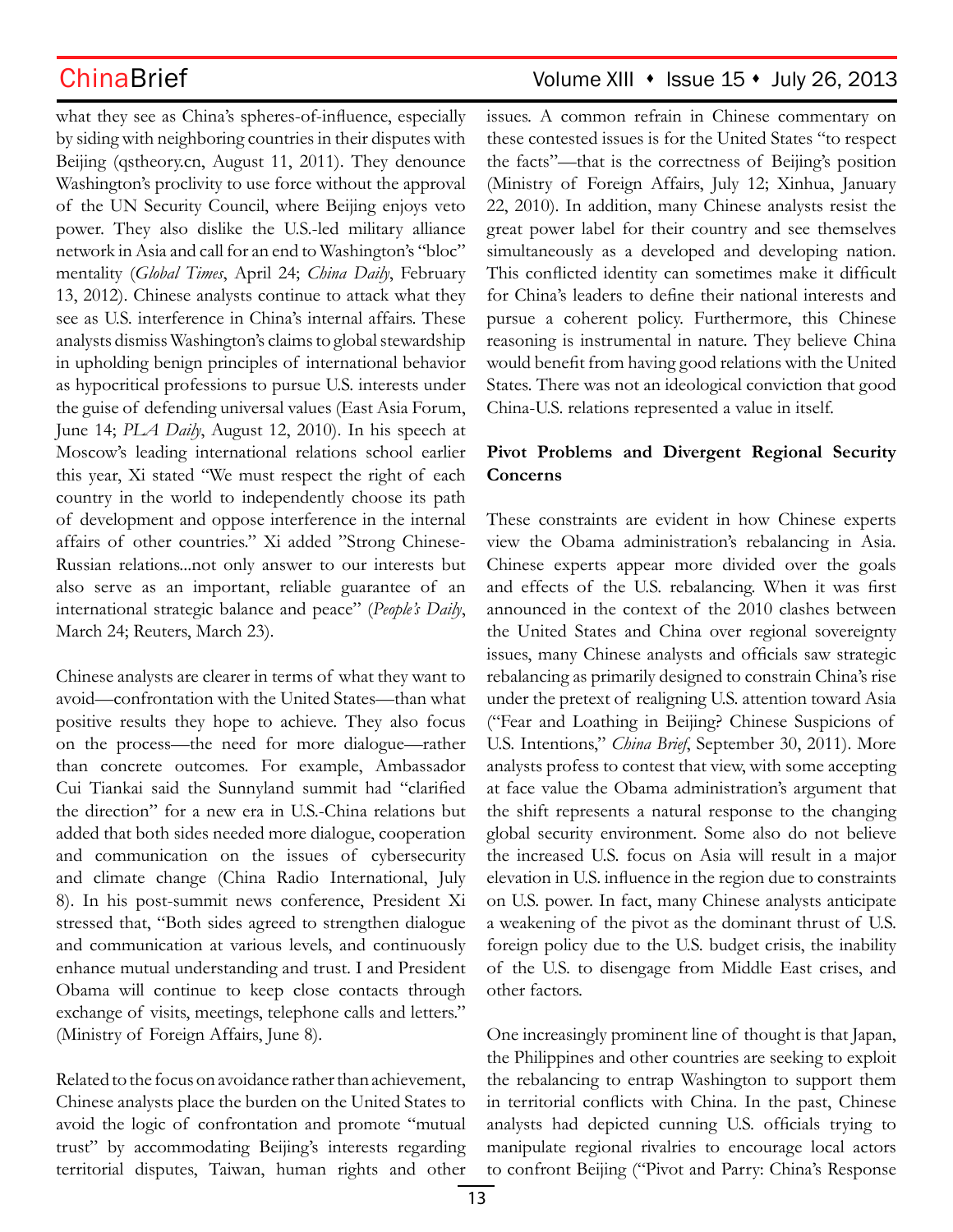to America's New Defense Strategy," *China Brief*, March 15, 2012). Some Chinese analysts now maintain that U.S. policymakers are allowing other countries to maneuver Washington against China. They argue that the pivot could cut short promising changes in China's policy toward North Korea and other issues prematurely by requiring Beijing to reaffirm its own traditional regional alignments [1].

At both meetings, China and the United States advocated the denuclearization of North Korea, but Beijing did not commit to new and specific measures against the North. The recent visit by South Korean President Park Geunhye to China gathered much favorable media coverage in both countries but also did not see a major shift in Beijing's position. Chinese experts still oppose the efforts of Washington and U.S. allies to impose strong sanctions that could precipitate the North Korean regime's sudden collapse—which they still see as a U.S. goal (China Institute of International Studies, May 28). Many Chinese would welcome a change in Pyongyang's behavior, especially an end to North Korea's nuclear weapons and ballistic missile programs, but they oppose any harsh measures that could engender humanitarian emergencies, economic hardships or military conflicts. To avert these risky developments, Chinese analysts tend to downplay or overlook Pyongyang's provocations even though they recognize North Korea's confrontational policies complicate Chinese diplomatic outreach toward South Korea and entrench the U.S. military presence in northeast Asia.

The dilemma was most evident in my conversations in Shenyang, a large Chinese city close to the North Korean border. The local scholars were deeply frustrated with Pyongyang's ingratitude for decades of Chinese support and North Koreans' failure to take advantage of Beijing's assistance to move along China's post-Mao path toward more moderate foreign and domestic policies. They also regretted that China's was allied with North rather than South Korea. Above all else, Shenyang intellectuals worry that their unwelcome neighbor would implode and dump a horrible mess on them—and that Washington was trying to maneuver Beijing into contributing to its demise [2].

While U.S. policymakers understandably are preoccupied

## ChinaBrief Volume XIII • Issue 15 • July 26, 2013

with China's policies toward North Korea, my Chinese interlocutors were fixated on Japan. In almost every conversation I had in China, including in the university classes I taught in Beijing and Shanghai, the Chinese academics and students faulted Tokyo for stirring up its territorial dispute with China by nationalizing the disputed islands and U.S. policy for contributing to Japan's re-militarization through a combination of naïve indifference and a purposeful effort to rely on Japanese nationalists to reinforce U.S. power in the region.

### **Conclusion**

The leadership transition in Beijing and the subsequent high-level China-U.S. meetings have yet to achieve a major conceptual or policy breakthrough in overcoming bilateral tensions. The meetings have certainly not established a "New Type of Great Power Relationship"—the declared goal of Chinese diplomacy. The new Chinese thinking has occurred, but has been evolutionary rather than revolutionary. For example, previously Chinese analysts warned that the United States was using the pivot to embolden China's neighbors to confront Beijing, now they warn that Washington naively is allowing Japanese rightists and other local nationalists to manipulate the United States into confronting China on their behalf. In addition, while many Chinese view North Korea less favorably in the past, and some would like to dump Pyongyang for Seoul, Chinese analysts see the main regional security as Japan's remilitarization rather than North Korean provocations.

*Richard Weitz, Ph.D., is a Senior Fellow and Director of the Center for Political-Military Analysis at the Hudson Institute in Washington, DC. The author would like to thank Xiao Han, Man Ching Lam, Su Wang, Vicki Weiqi Yang and Shuyang Yu for their assistance with Chinese-language sources.*

Notes:

- 1. Author's interviews and roundtable with think tanks and academic institutions in Beijing, May 8-9, 2013.
- 2. Author's attendance at a conference, Shenyang, July 18, 2013.
- 3. Su Hao, presentation at Asan Forum, Seoul, May 1, 2013.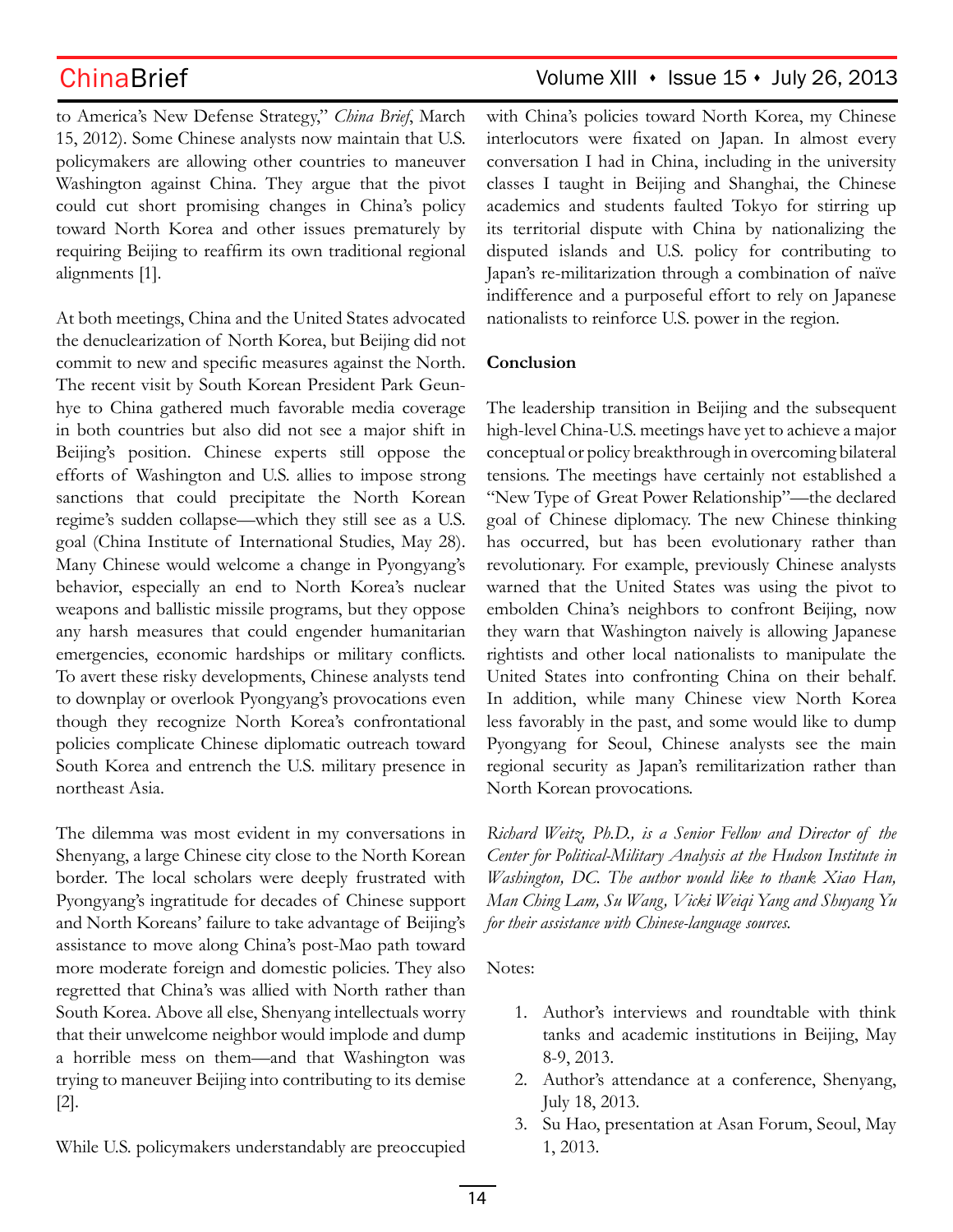## ChinaBrief Volume XIII • Issue 15 • July 26, 2013

# **The Spirit of Xu Sanduo: The Influence of China's Favorite Soldier**

By Peter Wood

The Chinese Communist Party (CCP) has a long<br>history of promoting its own group of moral heroes. Sino-Japanese War martyrs and hardworking small-town cadres have all been used by the government to push social values since the founding of the People's Republic. With an ongoing rectification campaign and a "back to core values" attitude from the state-controlled media, CCP heroes such as humanitarian soldier Lei Feng are yet again being trotted out for the public ("Another Lei Feng Revival: Making Maoism Safe for China," *China Brief*, March 2, 2012).

This time, however, the public does not appear to be interested in the CCP's moral star. A recent film showing Lei Feng's early life has become a major flop at the Chinese box office and the lack of interest begs the question of who will take his place (*Xinmin Wanbao*, March 7). The disaster of "Young Lei Feng" indicates many of these old stalwarts of Chinese Communist propaganda are failing. Lei Feng and his fellows are in clear need of an update and the choices the Communist leaders make by keeping Lei Feng in the pantheon or creating more updated versions—will say a lot about how sensitive the Party can be to modern Chinese sensibilities. The irony is that such an icon already exists and is readily embraced by the public: Xu Sanduo. Despite being a name that wields enormous cultural cachet, Xu is not even a real person, but a character from a popular TV series almost seven years ago.

### **Overview of Soldier's Sortie**

The series, *Shibing Tuji* or, *Soldier's Sortie*, follows a fairly straightforward plot. A young man, Xu Sanduo (whose very name implies that he was an extra, unwanted child) from the countryside is conscripted for two years, where he hopes that he will be able to make something of himself. His strong regional accent, lack of formal education or family support make him a hopeless recruit—leading to some hilarious antics and gut-wrenching moments. Frustrated with Sanduo's apparent incompetence, his superiors quickly shunt him to a second-tier unit out in hinterlands, where eventually his hard work, good nature and indomitable spirit shine through. He comes to be regarded as a talented, if still somewhat goofy, recruit. Given a slot at the Special Forces training course, Sanduo passes where others fail and makes a name for himself. Later, during combat operations against drug smugglers he sees death up close and has to deal with the psychological consequences. He eventually recovers and returns to the Special Forces u

In contrast to the comically flat characters and repetitive plot lines of most Chinese military dramas, *Soldier's Sortie*  dealt with real world issues at both a personal level and within the Chinese military. The show's commitment to realism and lack of convenient plot devices is what made it have such a large impact on Chinese audiences. While several series have since sought to replicate the success of *Soldier's Sortie*, the series has remained consistently the most popular of the genre and retained a high rating on Chinese websites. For example, on Douban.com—the Chinese equivalent to the English-language Internet Movie Data Base—the show received an 8.9/10, a very high score. There is no omnipresent host of "bad guys" belonging to an easily identifiable oppressive power. Unresponsive bureaucracy and incompetence, exemplified by uncomprehending uniformed civilians (*wenzhi renyuan*) and soldiers just biding their time until their contracts are up are the clearest negative characters. In an early episode for example, the propaganda department of the regiment Xu Sanduo is first assigned to is clearly viewed as being far out of touch with the realities of soldiering. The culture clash between the desk-bound and field elements of the military is a recurring theme. This stands in contrast with enemies in the form of heavily-armed drug smugglers, who appear later in the series to serve more as a test of the main characters mettle rather than a threat or moral example.

Throughout the series, Xu Sanduo displays a limited understanding of the broader changes occurring around him, often to the frustration of his platoon and squad mates. He nevertheless soldiers on, invoking a philosophy of "*you yiyi jiushi haohao huo, haohao huo jiushi zuo hen duo you yiyi de shi*," roughly translated as "to live well is to do meaningful things, doing many meaningful things is to live well". This phrase has become a motto of sorts, repeated more naturally and more seriously than official slogans (Xinhua, January 9, 2008).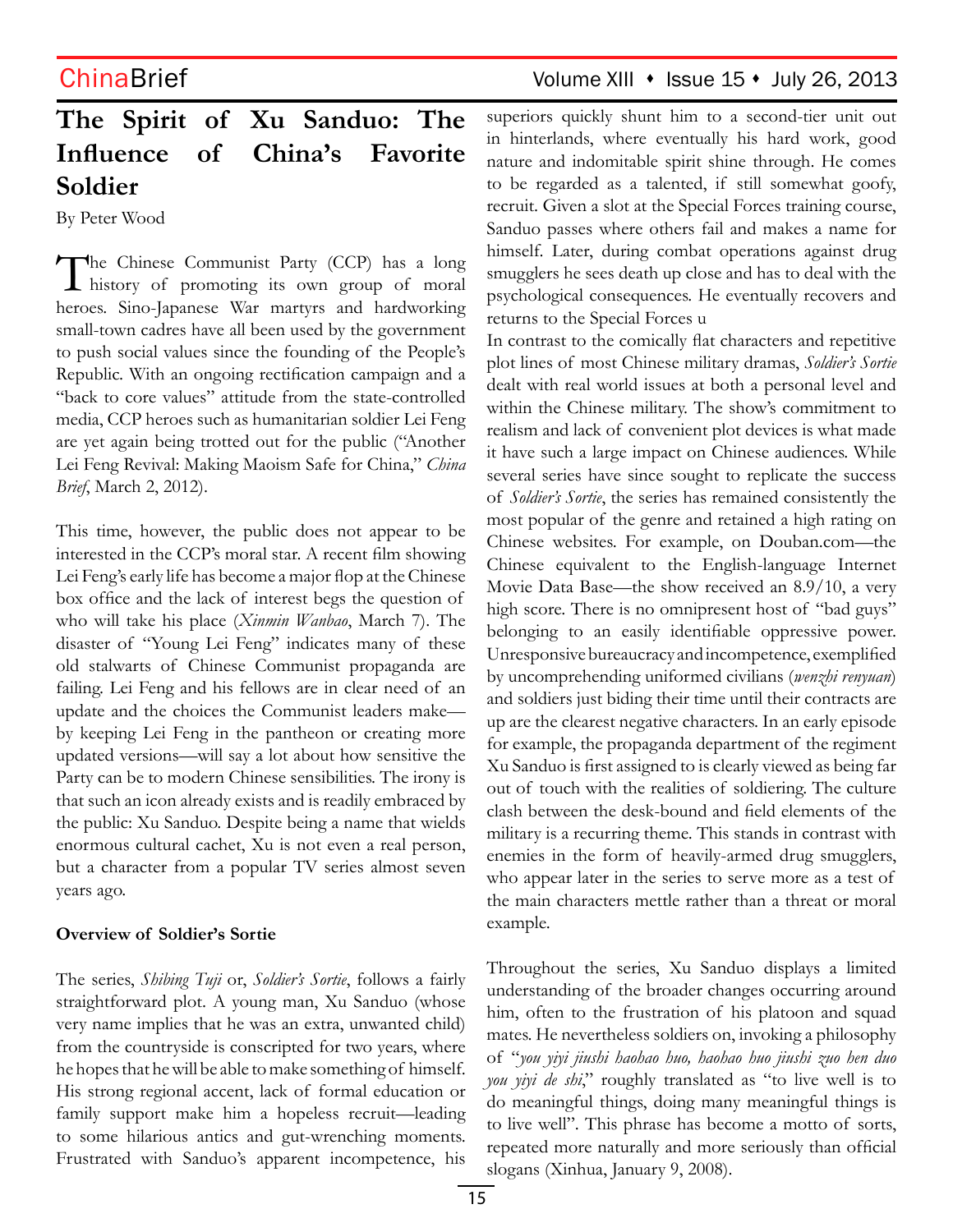## ChinaBrief Volume XIII · Issue 15 · July 26, 2013

### **An Unlikely TV Phenomenon and the Spirit of Xu Sanduo**

With a number of female bit-parts that can be counted on one hand (two, in the authors recollection), and hence no real traditional Chinese love story, one might have anticipated *Soldier's Sortie* to be a flop. One Shanghai paper marveled at how a TV show without "beautiful women, celebrities or a love story" could become so popular (*Liberation Daily*, December 4, 2012). Yet, despite a lack of these ingredients, it turned into a sensation, becoming one of the most popular Chinese television series. By all indications, the series did not benefit from much official help or promotion. In fact, it was first broadcast on Shanxi provincial television in December of 2006 with mixed results, but was then swapped as a digital file among fans before being rebroadcast to larger audiences. Subsequent attempts to cash in on the success of *Soldier's Sortie*, such as *I am a Special Forces Soldier* (*Wo shi tezhongbing*) have been strongly derided for being poor copies. The series wields such large cultural cachet due to Chinese military enthusiasts (*junmi*) who form a large viewer demographic.

The series has had an impact far beyond just entertainment. It a time when the Chinese military is having an evergreater difficulty attracting recruits who fit physical and educational requirements, *Soldier's Sortie* inspired many students to challenge themselves mentally and physically by joining (*Frontier Police News,* June 29, 2010). Perhaps more importantly is what *Soldier's Sortie* has done culturally.

In a society that is more and more raised on KFC and McDonalds and to whom the military is no longer the only ticket off of the ancestral farm or out of the second-tier city, military life had lost much of its appeal, and the quality of PLA recruits had dropped significantly. Obesity, for example has become a major problem. The issue became so pressing that in 2011, the PLA altered its weight standards for new conscripts in a bid to increase recruitment. Financial incentives also were added to help attract more educated recruits (*Global Times*, November 3, 2011).

The biggest issue in recent years, however, has been cultural. Recruits often have unrealistic expectations of a cushy time in training. The one child policy and dramatically-improved standards of living created a culture of entitlement. In one example of such conflicts, recruits reportedly offered to pay to have their own rooms during training (*Southern Weekend,* March 3, 2011).

The unvarnished, frank portrayal of ordinary Chinese soldiers lives in *Soldier's Sortie* directly challenged this sort of attitude by having a main character, who by no means a natural, chose to work hard and challenge himself because it was the right thing to do. One illustrative moment occurs early in the series. Despite having been sent to a remote unit known for its lax standards and status as a dumping ground for lackluster soldiers. Sanduo goes to great pains to continue training, eventually gaining the respect of his unit and inspiring his squad leader to regain honor. Interestingly, Xu Sanduo's perseverance in the face of adversity has made him a role model at a time when Chinese perceive themselves as being too entitled and used to comfort. Xu Sanduo, or rather, "Xu Sanduo's type," has become an easily recognizable persona and those who are hard working are therefore often labeled as "*Xu Sanduo de yangzi*" or "Like Xu Sanduo" (Xinhua, May 10; China Military Online, May 30, 2012; *People's Armed Police News*, January 2, 2012).

In much the same way that Lei Feng's "spirit" is invoked in official media, Xu Sanduo's name similarly is referenced to evoke certain feelings of hard training and camaraderie. The state media organization Xinhua periodically does picture or news spreads about various units "displaying the spirit of Xu Sanduo" (*Xu Sanduo de jingshen*). The name Xu Sanduo has such a strong ability to evoke certain ideas that it is commonly used in military-related media, unsurprising given the series widespread popularity within the Chinese military (*PLA Daily*, March 1). Like a social meme then, the character and his name have taken on significance far beyond the series itself. Recent reporting on volunteers and soldiers involved in rescue operations after the recent earthquake in Sichuan reflects the power of Xu Sanduo's image. One reporter interviewed several soldiers who said they closely identified with Xu Sanduo's background and experiences. Sanduo has become a popular—and not entirely unkind—nickname for those with a strong regional accent and perhaps a slower way of doing things. Another interviewee, Liu Xudong, said he joined the military as a result of a friend showing him *Soldier's Sortie* (Sichuan Online*,* May 6). That is a significant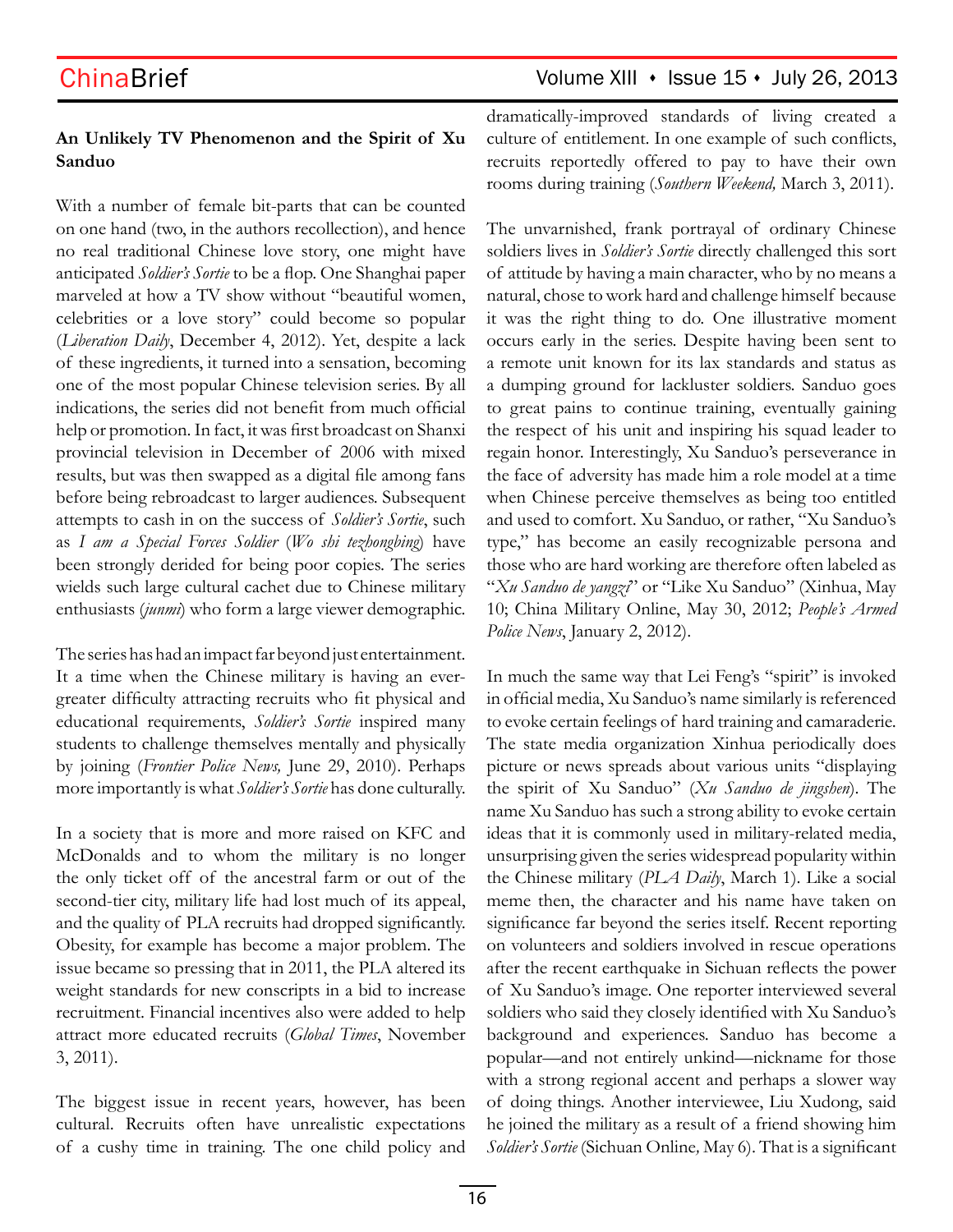endorsement of the power of a fictional character that is not the direct product of a propaganda department.

### **A Realistic View of the PLA**

Central to its social impact is the degree of realism used throughout the series. *Soldier's Sortie* takes place during a dynamic time within the PLA. While the director certainly took creative license with some aspects of the series, *Soldier's Sortie* is notable for its illustration of real issues. Ultimately, the PLA's modernization provides the backdrop to the series. Between 2005 and 2006, the approximate setting of series, the PLA completed an important round of modernization that included major reductions and reorganization of personnel. Other important issues such as mechanization and informatization—the two keystones of China's military modernization over the last 20 years—are all dealt with in the series. After proving himself in a backwater unit Xu is assigned to an armored reconnaissance unit attached to the "Steel 7th Company." Various training exercises involving the Type 89 armored personnel carrier used by such recon units are shown as are helicopter operations. Eventually, the "Steel 7th" is stood down and reorganized during the personnel cuts completed in 2005. This itself becomes a major plot point. At one point the regiment's commander emphasizes that modern vehicles require fewer men (reflecting, for example, the shift to automated loading cannons for main guns in modern PLA tanks) and that more specialized skills must become standard ("Reforming the People's Liberation Army's Noncommissioned Officer Corps and Conscripts," *China Brief*, October 28, 2011). The pace of modernization and the inconsistency in levels of equipment between units it creates is apparent. Second-tier or garrison units are shown as having much older types of equipment in contrast to newer and more elite units. For example, the series shows the former using Type 87 woodland camouflage and the Type 81 assault rifle, while the latter use the digitized camouflage Type 07 uniform and type QBZ-95 bullpup rifles. *Soldiers Sortie*'s usefulness, however, goes beyond just illustrating different types of equipment.

The series addresses sensitive issues rarely seen in the media. The human consequences of the PLA's modernization are clearly illustrated. New emphasis on technical skills for example, is having a generationalturnover effect by pushing out soldiers without them

## ChinaBrief Volume XIII • Issue 15 • July 26, 2013

("Noncommissioned Officers and the Creation of a Volunteer Force," *China Brief*, September 30, 2011). Older soldiers, who are without specialized knowledge or skills, are drummed out of the service. In the series, Xu's squad leader, an older enlisted man, is given the chance to leave the PLA with a degree of honor despite having lost his heart for real soldiering years ago. In real life, there would be a question of what a soldier with years of service under his belt would do after returning to his home. More disciplined than his neighbors, often nursing a grudge against the system, such a person would be a strong candidate to get involved in local politics. This perhaps explains why many protests about other issues– environmental or political–often have former military leaders at their head.

Soldiers Sortie pulls few punches when addressing issues of poor leadership and corruption. Several officers and enlisted non-commissioned officers are clearly singled out as being incompetent. Others are intimated as having been the benefit of nepotism, in both cases a shift from typical black and white characterizations. The commander of the 7th Company, for example, having thought he achieved his position on merit alone, is shocked to discover that his father's identity and level influence (as a high ranking officer) is well known throughout the unit. Years later, these issues have yet to be fully addressed. Chinese National Defence University professor and Senior Colonel Liu Mingfu famously pointed to corruption as being the PLA's biggest weakness in his book *Why the PLA Can Win* (*Jiefangjun weishenme neng ying*) (*Ming Bao*, [Hong Kong] March 28, 2012). The PLA certainly has been a target for austerity measures and most recently, an audit of its property assets (China News Net, June 22; "Commander-in-Chief Xi Jinping Raises the Bar on PLA 'Combat Readiness'," *China Brief*, January 18). Soldiers Sortie is not a political series, yet its coverage of technical and political issues in realistic ways have helped cement its position as a popular series.

Even if many of the military modernization elements seem a little outdated to seasoned PLA watchers, the series has become a touchstone for Chinese civilians to understand the Chinese military in a country where discussion of many topics is quite limited. Revealingly, in a rare interview with officers from a PLA special forces unit, a reporter from state television several times asked the officers to compare their experiences with